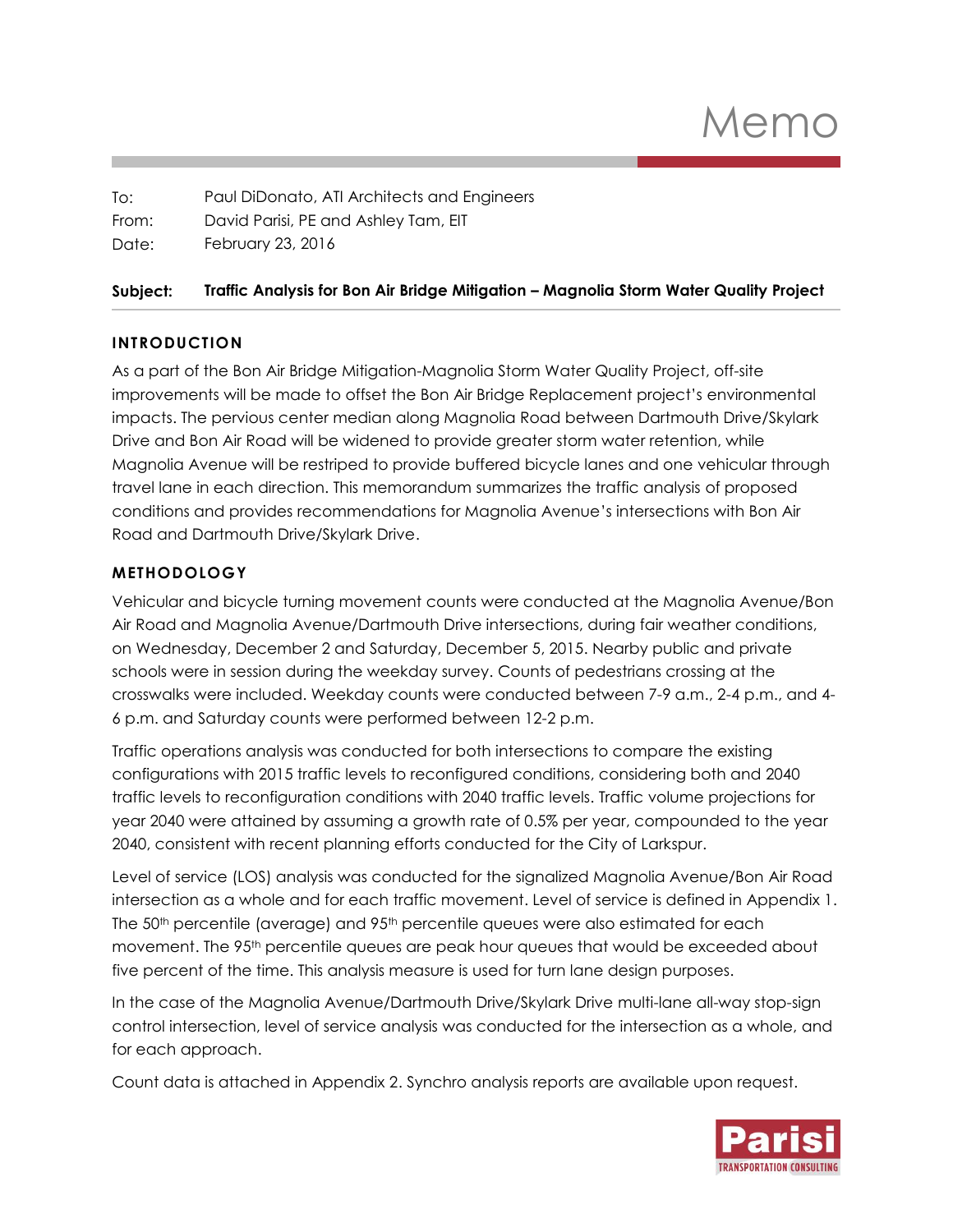## **Existing Conditions**

### *Magnolia Avenue/Bon Air Road:*

This intersection is signalized; existing signal timing was used to compare to reconfigured conditions. The existing configuration consists of:

- Northbound Magnolia Ave.: two through-lanes, one free right turn
- Southbound Magnolia Ave.: two through-lanes, one left turn lane
- Westbound Bon Air Rd.: one left turn lane, one free right turn

## *Magnolia Avenue/Dartmouth Drive/Skylark Drive:*

This intersection is controlled with stop signs at all four approaches, and consists of:

- Northbound Magnolia Ave.: one left turn, one through-lane, and one through-right lane
- Southbound Magnolia Ave.: one left turn, one through-lane, and one through-right lane
- **Eastbound Skylark Dr.: one lane**
- Westbound Dartmouth Dr.: one lane

### **Project Conditions**

The proposed changes to the corridor would widen the center median on both sides to increase storm water retention, while reducing Magnolia Avenue's through travel lanes two to one in each direction. Additionally, bicycle lanes on would be enhanced with painted buffer, similar to the lane configurations on Magnolia Avenue north and south of the project. Bicyclist separation from vehicles at the westbound and northbound right turns at the Bon Air intersection is also proposed to increase bicyclist safety.

### *Magnolia Avenue/Bon Air Road:*

This signalized intersection will be reconfigured to provide:

- Northbound Magnolia Ave.: one through, one right turn lane (overlaps with westbound left turn signal phase)
- Westbound Bon Air Rd.: One left turn lane, one right turn lane (permitted)
- Southbound Magnolia Ave.: One through lane, one left turn lane

### *Magnolia Avenue/Dartmouth Drive/Skylark Drive:*

Preliminary analysis showed that a reduction in the northbound and southbound approach lanes at the Dartmouth/Skylark intersection would greatly impact vehicular traffic. Under all-way stop-sign control it was determined that two through-travel lanes in the northbound and southbound approaches would be retained.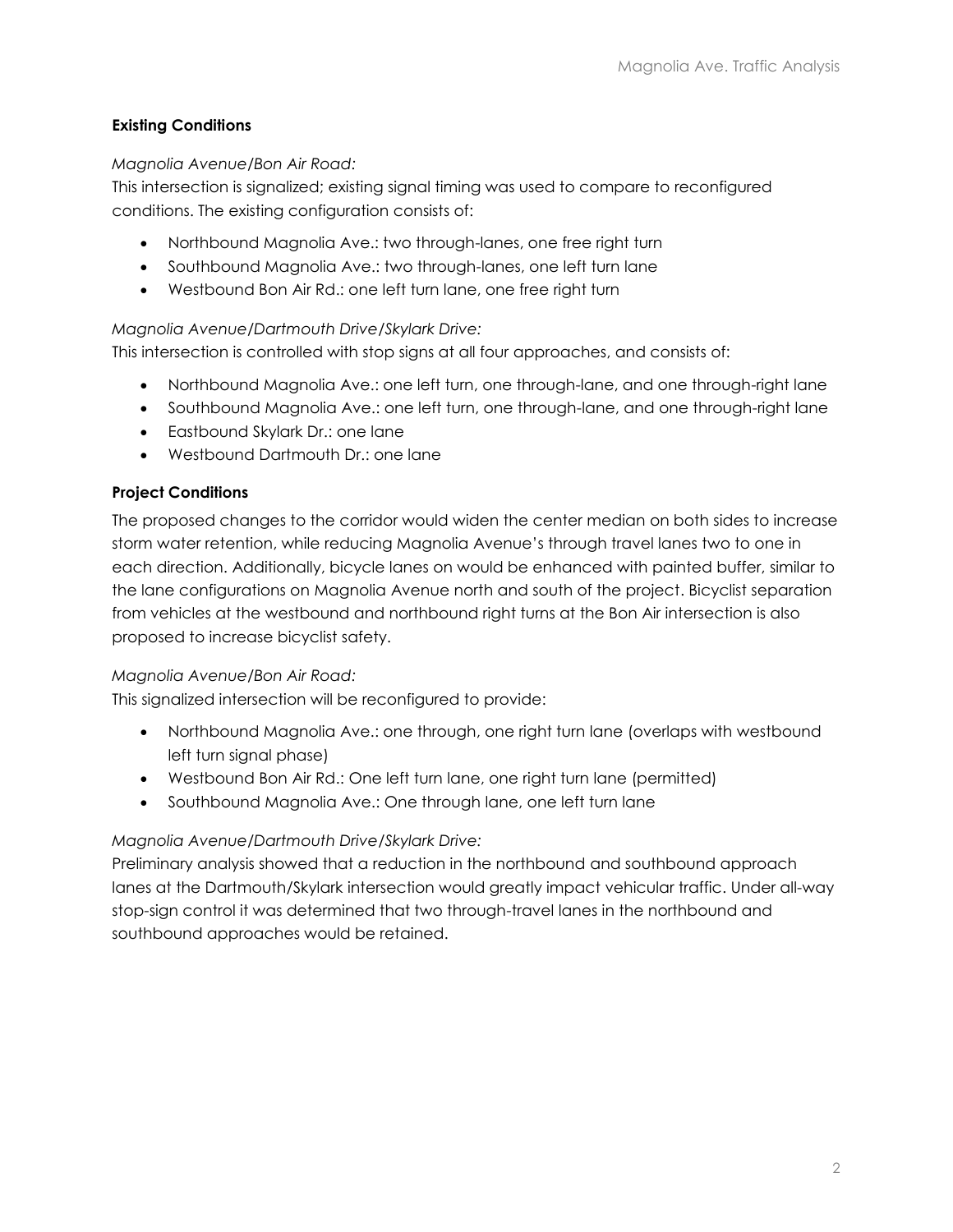### **RESULTS**

#### *Magnolia Avenue/Bon Air Road:*

Comparisons of existing traffic conditions to reconfigured configuration at Magnolia Avenue and Bon Air Road are presented in Tables 1 and 2 respectively.

Under current 2015 traffic volumes, the project level of service operates at LOS B during all peak hours. Mid-day traffic levels are the critical peak hour, in which the southbound left turn lane's 95th percentile queue is 210 feet long.

The 2040 projected level of service of the Magnolia/Bon Air intersection would decrease to LOS C under the proposed reconfiguration in the mid-day and evening peak hour. The greatest increase in delay would occur for the southbound left turn approach, which would require a 255-foot left turn lane long to contain the 95<sup>th</sup> percentile queue during the midday peak hour.

### *Magnolia Avenue/Dartmouth Drive/Skylark Drive*

Even though the existing all-way stop sign-controlled configuration at Magnolia/Dartmouth/Skylark would remain with project, the design should consider a northbound left turn pocket long enough to allow vehicles to enter the turn lane behind northbound through-lane queues. Table 3 tabulates the traffic conditions for 2015 and 2040. The northbound approach delay would increase up to nine seconds between current traffic levels and projected traffic levels.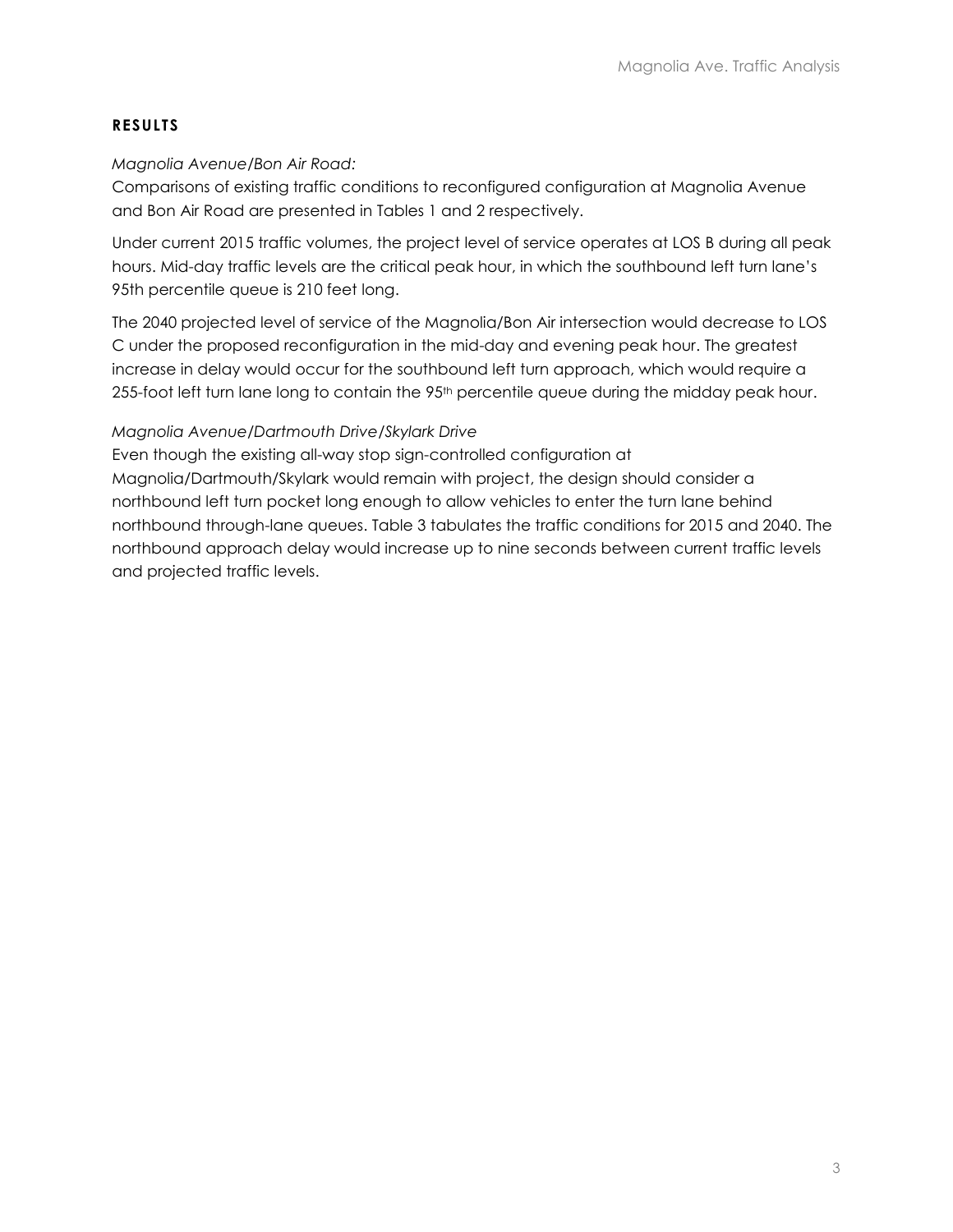|                |                               |           |             |           |             | Magnolia/ Bon Air 2015 Existing | Magnolia/ Bon Air 2015 Project |              |              |              |                |              |           |  |  |
|----------------|-------------------------------|-----------|-------------|-----------|-------------|---------------------------------|--------------------------------|--------------|--------------|--------------|----------------|--------------|-----------|--|--|
|                |                               | <b>WB</b> |             | <b>NB</b> |             | <b>SB</b>                       |                                |              | <b>WB</b>    | <b>NB</b>    |                | <b>SB</b>    |           |  |  |
|                |                               | LT        | <b>RT</b>   | <b>TH</b> | <b>RT</b>   | LT                              | <b>TH</b>                      | LT           | <b>RT</b>    | <b>TH</b>    | <b>RT</b>      | LT           | <b>TH</b> |  |  |
|                | <b>Intersection Delay (s)</b> |           |             | 9.9       |             |                                 |                                |              |              | 14.5         |                |              |           |  |  |
|                | <b>Intersection LOS</b>       |           |             | A         |             |                                 |                                |              |              | $B^{\wedge}$ |                |              |           |  |  |
| <b>AM Peak</b> | Delay (s)                     | 15.1      | 0.2         | 15.2      | 0.3         | 24.5                            | 7.7                            | 20.4         | 15           | 20.1         | 5.7            | 23.3         | 10.5      |  |  |
|                | LOS                           | B         | A           | B         | A           | $\mathsf{C}$                    | A                              | $\mathsf{C}$ | B            | $\mathsf{C}$ | A              | $\mathsf{C}$ | B         |  |  |
|                | Queue 50th percentile (ft)    | 77        | $\mathbf 0$ | 46        | $\mathbf 0$ | 47                              | 52                             | 97           | $\mathbf 0$  | 108          | $\overline{7}$ | 59           | 4         |  |  |
|                | Queue 95th percentile (ft)    | 165       | $\Omega$    | 105       | $\Omega$    | 135                             | 126                            | 202          | 40           | 233          | 27             | 149          | 324       |  |  |
|                | <b>Intersection Delay (s)</b> |           |             | 12.1      |             |                                 |                                | 19.8         |              |              |                |              |           |  |  |
|                | <b>Intersection LOS</b>       |           |             | B         |             |                                 |                                |              |              | $B^*$        |                |              |           |  |  |
| Midday Peak    | Delay (s)                     | 17.5      | 0.1         | 17.4      | 0.5         | 29.3                            | 7.2                            | 26.8         | 17.6         | 28.9         | 5.4            | 40.8         | 7.5       |  |  |
|                | LOS                           | B         | A           | B         | A           | $\mathsf{C}$                    | A                              | C            | B            | $\mathsf{C}$ | $\overline{A}$ | D            | A         |  |  |
|                | Queue 50th percentile (ft)    | 106       | $\mathbf 0$ | 91        | $\mathbf 0$ | 58                              | 31                             | 141          | $\mathbf 0$  | 227          | 35             | 81           | 77        |  |  |
|                | Queue 95th percentile (ft)    | 189       | $\Omega$    | 171       | $\Omega$    | 130                             | 67                             | 229          | 39           | 450          | 62             | 209          | 150       |  |  |
|                | <b>Intersection Delay (s)</b> |           |             | 9.3       |             |                                 |                                |              |              | 17.3         |                |              |           |  |  |
|                | <b>Intersection LOS</b>       |           |             | A         |             |                                 |                                |              |              | $B^*$        |                |              |           |  |  |
| PM Peak        | Delay (s)                     | 16.8      | 0.2         | 14.6      | 0.5         | 21.8                            | 5.7                            | 27.7         | 21.9         | 23           | 4.5            | 33.1         | 5.8       |  |  |
|                | LOS                           | B         | A           | B         | A           | $\mathsf{C}$                    | A                              | $\mathsf{C}$ | $\mathsf{C}$ | $\mathsf{C}$ | $\overline{A}$ | $\mathsf C$  | A         |  |  |
|                | Queue 50th percentile (ft)    | 65        | $\mathbf 0$ | 89        | $\mathbf 0$ | 33                              | 22                             | 107          | $\Omega$     | 263          | 22             | 55           | 61        |  |  |
|                | Queue 95th percentile (ft)    | 129       | $\Omega$    | 237       | $\Omega$    | 92                              | 66                             | 200          | 53           | 503          | 40             | 156          | 135       |  |  |
|                | <b>Intersection Delay (s)</b> |           |             | 7.9       |             |                                 |                                |              | 11.7         |              |                |              |           |  |  |
|                | <b>Intersection LOS</b>       |           |             | A         |             |                                 |                                |              |              | $B^{\wedge}$ |                |              |           |  |  |
|                | Delay (s)                     | 1.2       | 0.1         | 10.9      | 0.2         | 19.2                            | 4.4                            | 15.4         | 13.6         | 15.1         | 4.5            | 21.3         | 6.1       |  |  |
| Saturday Peak  | LOS                           | B         | A           | Β         | A           | B                               | A                              | B            | B            | B            | A              | $\mathsf C$  | A         |  |  |
|                | Queue 50th percentile (ft)    | 40        | $\Omega$    | 36        | $\mathbf 0$ | 29                              | 17                             | 48           | $\Omega$     | 82           | 0              | 35           | 40        |  |  |
|                | Queue 95th percentile (ft)    | 102       | 0           | 102       | 0           | 102                             | 61                             | 124          | 39           | 219          | 15             | 114          | 129       |  |  |

# **Table 1. Magnolia Ave./Bon Air Rd. 2015 Existing and Project Conditions**

^ 75-second cycle length

\* 90-second cycle length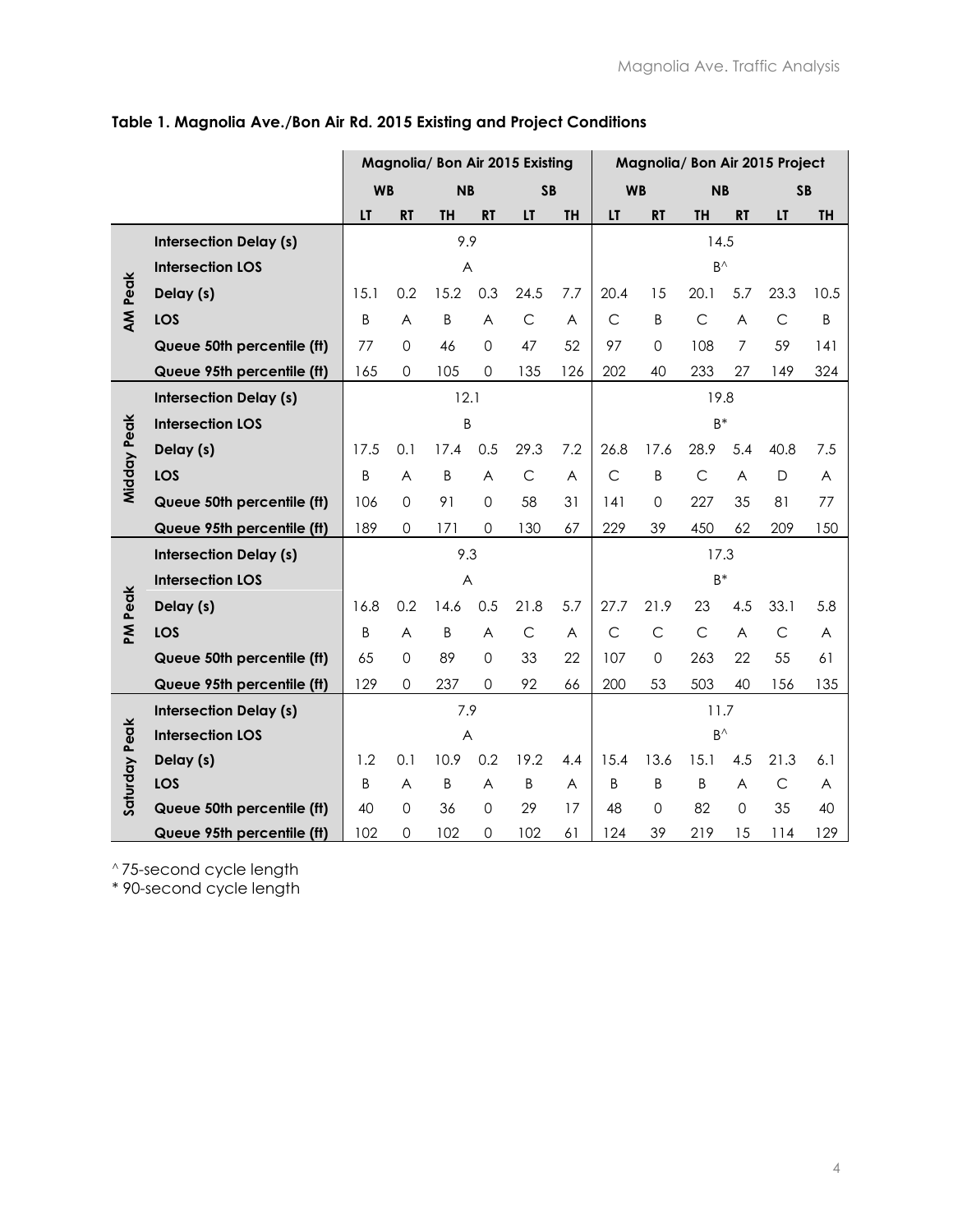|                |                               |              |                |              |                | Magnolia/ Bon Air 2040 Existing | Magnolia/ Bon Air 2040 Project |              |              |                     |             |              |           |
|----------------|-------------------------------|--------------|----------------|--------------|----------------|---------------------------------|--------------------------------|--------------|--------------|---------------------|-------------|--------------|-----------|
|                |                               | <b>WB</b>    |                | <b>NB</b>    |                | <b>SB</b>                       |                                |              | <b>WB</b>    | <b>NB</b>           |             |              | <b>SB</b> |
|                |                               | LT           | <b>RT</b>      | TH           | <b>RT</b>      | LT                              | <b>TH</b>                      | LT           | <b>RT</b>    | <b>TH</b>           | <b>RT</b>   | LT           | <b>TH</b> |
|                | <b>Intersection Delay (s)</b> |              |                |              | 10.7           |                                 |                                |              |              | 17                  |             |              |           |
|                | <b>Intersection LOS</b>       |              |                |              | B              |                                 |                                |              |              | $\mathsf{B}^\wedge$ |             |              |           |
| <b>AM Peak</b> | Delay (s)                     | 18.2         | 0.2            | 17.6         | 0.4            | 21.6                            | 8.1                            | 23.7         | 15.9         | 22.8                | 5.9         | 28.8         | 13.1      |
|                | LOS                           | B            | A              | Β            | A              | $\mathsf C$                     | A                              | $\mathsf{C}$ | B            | $\mathsf{C}$        | A           | $\mathsf C$  | B         |
|                | Queue 50th percentile (ft)    | 99           | $\overline{0}$ | 60           | $\mathbf 0$    | 60                              | 68                             | 126          | $\Omega$     | 141                 | 22          | 77           | 193       |
|                | Queue 95th percentile (ft)    | 191          | 0              | 118          | $\mathbf 0$    | 173                             | 146                            | 233          | 43           | 264                 | 45          | 203          | 400       |
|                | <b>Intersection Delay (s)</b> |              |                |              | 13.5           |                                 |                                |              |              | 25.9                |             |              |           |
|                | <b>Intersection LOS</b>       |              |                |              | B              |                                 |                                |              |              | $\mathrm{C}^*$      |             |              |           |
|                | Delay (s)                     | 22.2         | 0.2            | 22           | 0.6            | 26.6                            | 7.5                            | 43.5         | 22.8         | 34.4                | 6.1         | 53.4         | 8.1       |
| Midday Peak    | LOS                           | $\mathsf{C}$ | A              | $\mathsf{C}$ | A              | $\mathsf{C}$                    | A                              | D            | C            | $\mathsf{C}$        | A           | D            | A         |
|                | Queue 50th percentile (ft)    | 133          | $\mathbf 0$    | 118          | $\mathbf 0$    | 74                              | 39                             | 224          | $\Omega$     | 344                 | 59          | 126          | 110       |
|                | Queue 95th percentile (ft)    | 220          | 0              | 223          | $\overline{0}$ | 180                             | 79                             | 385          | 49           | 556                 | 101         | 256          | 167       |
|                | <b>Intersection Delay (s)</b> |              |                |              | 10.3           |                                 |                                |              |              | 20.8                |             |              |           |
|                | <b>Intersection LOS</b>       |              |                | B            |                |                                 |                                |              |              | $C^*$               |             |              |           |
| PM Peak        | Delay (s)                     | 17.9         | 0.2            | 16.7         | 0.5            | 23.6                            | 6.1                            | 32.8         | 24.1         | 28.2                | 4.3         | 49.4         | 6.3       |
|                | LOS                           | B            | A              | B            | A              | $\mathsf C$                     | A                              | $\mathsf{C}$ | $\mathsf{C}$ | $\mathsf{C}$        | A           | $\mathsf{D}$ | A         |
|                | Queue 50th percentile (ft)    | 77           | $\Omega$       | 112          | $\Omega$       | 39                              | 27                             | 144          | $\Omega$     | 350                 | 34          | 75           | 83        |
|                | Queue 95th percentile (ft)    | 146          | 0              | 285          | $\Omega$       | 102                             | 75                             | 228          | 55           | 652                 | 57          | 192          | 156       |
|                | <b>Intersection Delay (s)</b> |              |                | 8.2          |                |                                 |                                |              | 12.5         |                     |             |              |           |
|                | <b>Intersection LOS</b>       |              |                | A            |                |                                 |                                |              |              | $B^{\wedge}$        |             |              |           |
|                | Delay (s)                     | 17.8         | 0.2            | 11.2         | 0.3            | 20.5                            | 4.6                            | 16.6         | 14.4         | 16.2                | 4.5         | 24.2         | 6.5       |
| Saturday Peak  | LOS                           | B            | A              | Β            | A              | $\mathsf C$                     | A                              | B            | B            | B                   | A           | $\mathsf C$  | A         |
|                | Queue 50th percentile (ft)    | 48           | $\Omega$       | 43           | 0              | 32                              | 21                             | 60           | $\Omega$     | 103                 | $\mathbf 0$ | 41           | 51        |
|                | Queue 95th percentile (ft)    | 115          | 0              | 115          | 0              | 107                             | 69                             | 143          | 42           | 248                 | 15          | 122          | 149       |

# **Table 2. Magnolia Ave./Bon Air Rd. 2040 Existing and Project Conditions**

^ 75-second cycle length

\* 90-second cycle length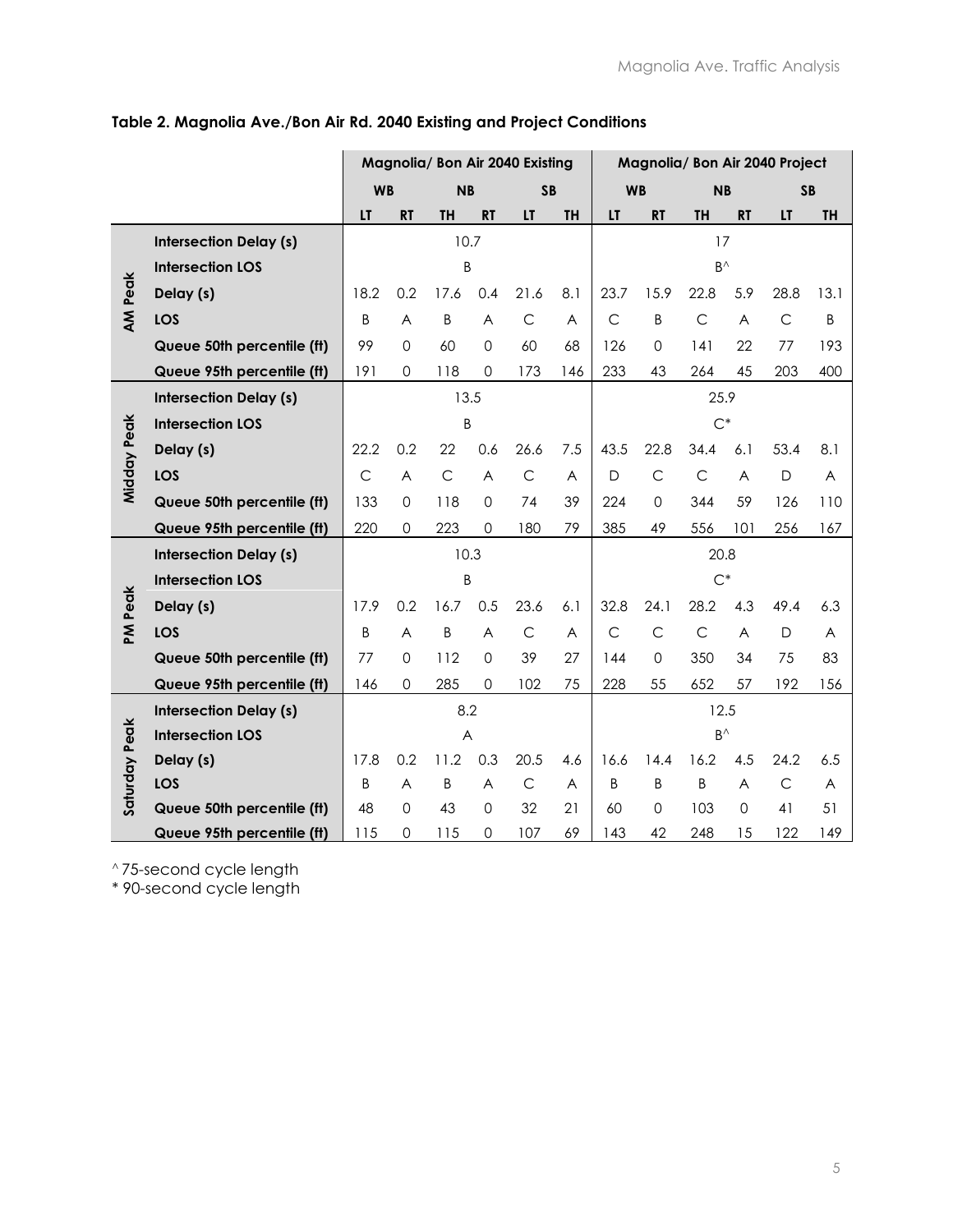|                |                               |              | 2015         | Magnolia/Dartmouth |           | Magnolia/Dartmouth<br>2040 |              |              |           |  |  |  |
|----------------|-------------------------------|--------------|--------------|--------------------|-----------|----------------------------|--------------|--------------|-----------|--|--|--|
|                |                               | EB           | <b>WB</b>    | <b>NB</b>          | <b>SB</b> | EB                         | <b>WB</b>    | <b>NB</b>    | <b>SB</b> |  |  |  |
|                | <b>Intersection Delay (s)</b> |              |              | 15                 |           | 19.1                       |              |              |           |  |  |  |
| AM<br>Peak     | <b>Intersection LOS</b>       |              |              | B                  |           |                            |              | $\mathsf{C}$ |           |  |  |  |
|                | <b>Approach Delay (s)</b>     | 11.8         | 12           | 13.9               | 17        | 13.1                       | 13           | 16.9         | 23.2      |  |  |  |
|                | <b>Approach LOS</b>           | B            | B            | B                  | C         | B                          | B            | C            | C         |  |  |  |
|                | <b>Intersection Delay (s)</b> |              |              | 16.5               | 22.7      |                            |              |              |           |  |  |  |
| Midday<br>Peak | <b>Intersection LOS</b>       |              | $\mathsf{C}$ |                    |           |                            | $\mathsf{C}$ |              |           |  |  |  |
|                | <b>Approach Delay (s)</b>     | 11.2         | 11.6         | 18.1               | 15.2      | 12.1                       | 12.3         | 26.6         | 19.3      |  |  |  |
|                | <b>Approach LOS</b>           | B            | B            | C                  | C         | B                          | B            | D            | С         |  |  |  |
|                | <b>Intersection Delay (s)</b> |              | 16.1         |                    |           |                            |              | 22.2         |           |  |  |  |
| Peak<br>ΣÑ     | <b>Intersection LOS</b>       |              | $\mathsf{C}$ |                    |           |                            | $\mathsf{C}$ |              |           |  |  |  |
|                | <b>Approach Delay (s)</b>     | 10.5         | 11.2         | 18.3               | 13.1      | 11.2                       | 11.8         | 26.9         | 15.4      |  |  |  |
|                | <b>Approach LOS</b>           | <sub>B</sub> | B            | C                  | B         | B                          | B            | D            | C         |  |  |  |
|                | <b>Intersection Delay (s)</b> |              | 11           |                    |           | 12.2                       |              |              |           |  |  |  |
| Peak           | <b>Intersection LOS</b>       |              |              | B                  |           |                            |              | B            |           |  |  |  |
| Saturday       | <b>Approach Delay (s)</b>     | 10.1         | 10.6         | 10.9               | 11.3      | 10.7                       | 11.1         | 12.1         | 12.7      |  |  |  |
|                | <b>Approach LOS</b>           | <sub>B</sub> | B            | B                  | B         | B                          | B            | B            | B         |  |  |  |

## **Table 3. Magnolia Ave./Dartmouth Dr./Skylark Dr. Conditions**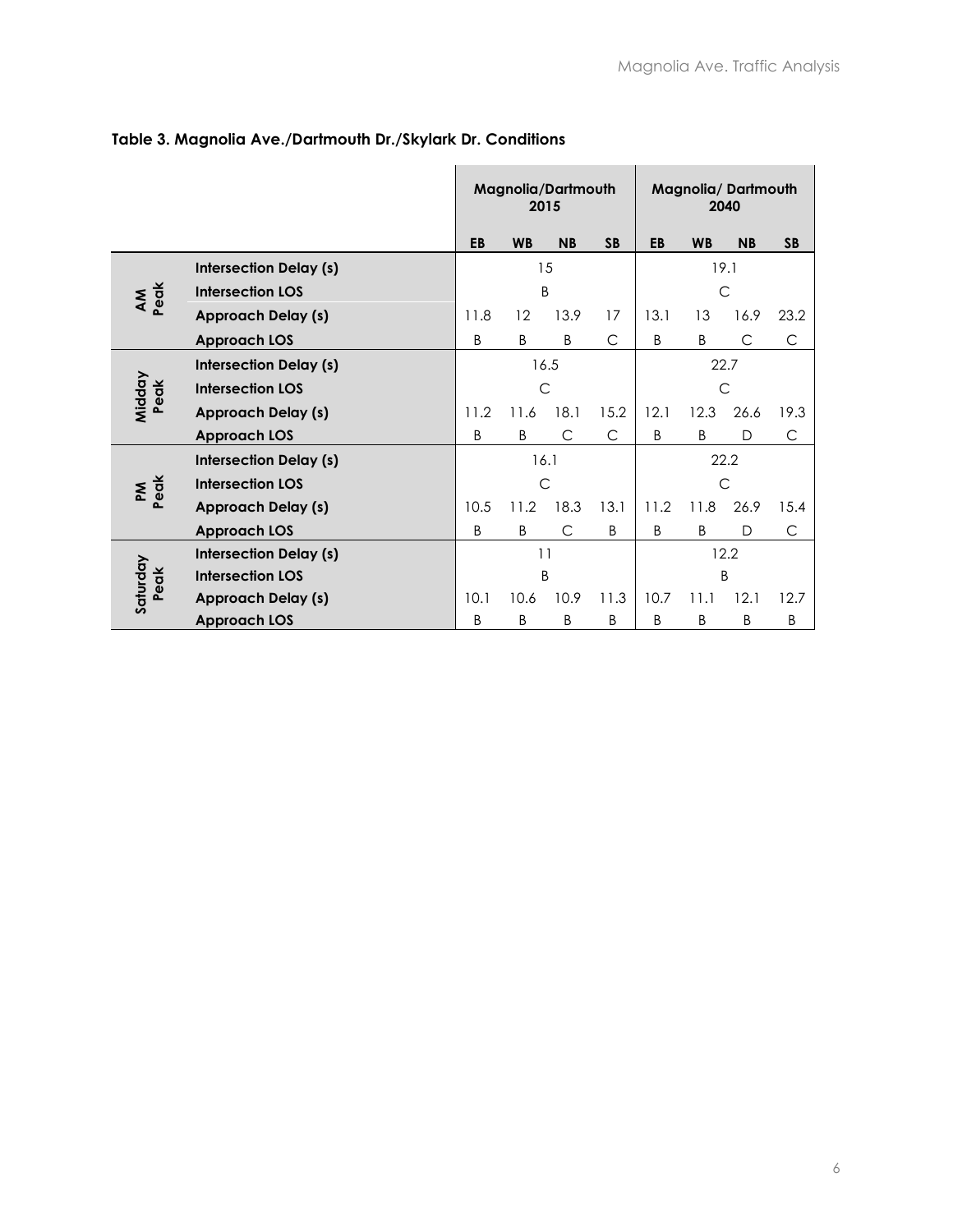## **RECOMMENDATIONS**

### *Magnolia Avenue/Bon Air Road*

The following changes are planned be as a part of the Bon Air Bridge project:

- Conversion of the northbound free right turns into a protected right turn for bicyclists and controlled right turn for vehicles, which overlaps with the westbound movement.
- Maintaining one northbound through-lane.
- Maintaining one westbound left and one westbound right turn lane with the addition of a bicycle left turn lane.
- Conversion the westbound free right turn into a protected right turn for bicyclists and controlled right turn for vehicles.
- Reconfiguration of the southbound approach to consist of one through and one left turn lane

The following recommendation is for the design of the Bon Air Bridge Mitigation project:

**The southbound left turn pocket should be at least 255 feet long.**

### *Magnolia Avenue/Dartmouth Drive/Skylark Drive*

The following recommendation is for the design of the Bon Air Bridge Mitigation project:

 **Maintain the existing intersection lane configuration: northbound approach includes one left turn lane, one through-lane, and one through-right lane.**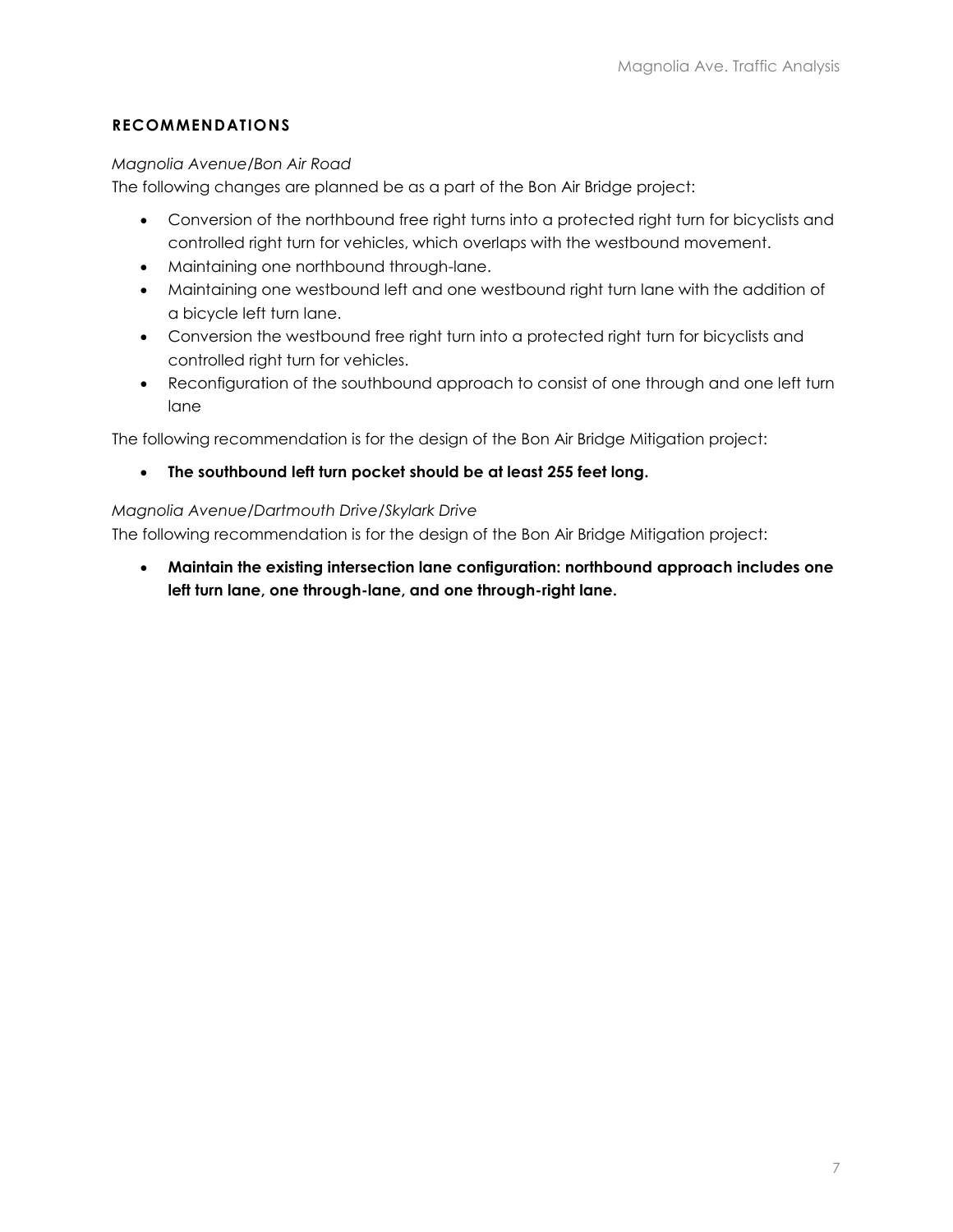## **APPENDIX 1 – INTERSECTION LEVEL OF SERVICE DEFINITION**

Signalized intersection level of service is defined in terms of the average total vehicle delay of all movements through an intersection. Vehicle delay is used to quantify several intangible factors, including driver discomfort, frustration, and lost travel time. Specifically, level of service criteria are stated in terms of average delay per vehicle during a specified time period. Vehicle delay is a complex measure based on many variables, including signal phasing (i.e., progression of movements through the intersection), signal cycle length, and traffic volumes with respect to intersection capacity. Table A1 shows level of service criteria for signalized intersections.

| Level of       | <b>Average Control</b><br><b>Delay Per Vehicle</b> |                                                                                                                           |
|----------------|----------------------------------------------------|---------------------------------------------------------------------------------------------------------------------------|
| <b>Service</b> | (in Seconds)                                       | <b>Description</b>                                                                                                        |
| A              | $\leq 10$                                          | Free flow                                                                                                                 |
| B              | $>10-20$                                           | Stable flow (slight delays)                                                                                               |
| C              | $> 20 - 35$                                        | Stable flow (slight delays)                                                                                               |
| D              | $>$ 35 $-$ 55                                      | Approaching unstable flow (tolerable delay,<br>occasionally wait through more than one signal cycle<br>before proceeding) |
| E              | $> 55 - 80$                                        | Unstable flow (intolerable delay)                                                                                         |
| F              | > 80                                               | Forced flow (jammed)                                                                                                      |

**Table A1 Level of Service Definitions for Signalized Intersections**

Source: Transportation Research Board, 2000.

Unsignalized intersection level of service criteria can be further reduced into two intersection types: all-way stop-controlled and two-way stop-controlled. All-way stop-controlled intersection level of service is expressed in terms of the average vehicle delay of all of the movements, much like that of a signalized intersection. Two-way stop-controlled intersection level of service is defined in terms of the average vehicle delay of an individual movement(s). This is because the performance of a two-way stop-controlled intersection is more closely reflected in terms of its individual movements, rather than its performance overall.

With this in mind, total average vehicle delay (i.e., average delay of all movements) for a twoway stop-controlled intersection should be viewed with discretion. Table A2 shows level of service criteria for unsignalized intersections (both all-way and two-way, stop-controlled).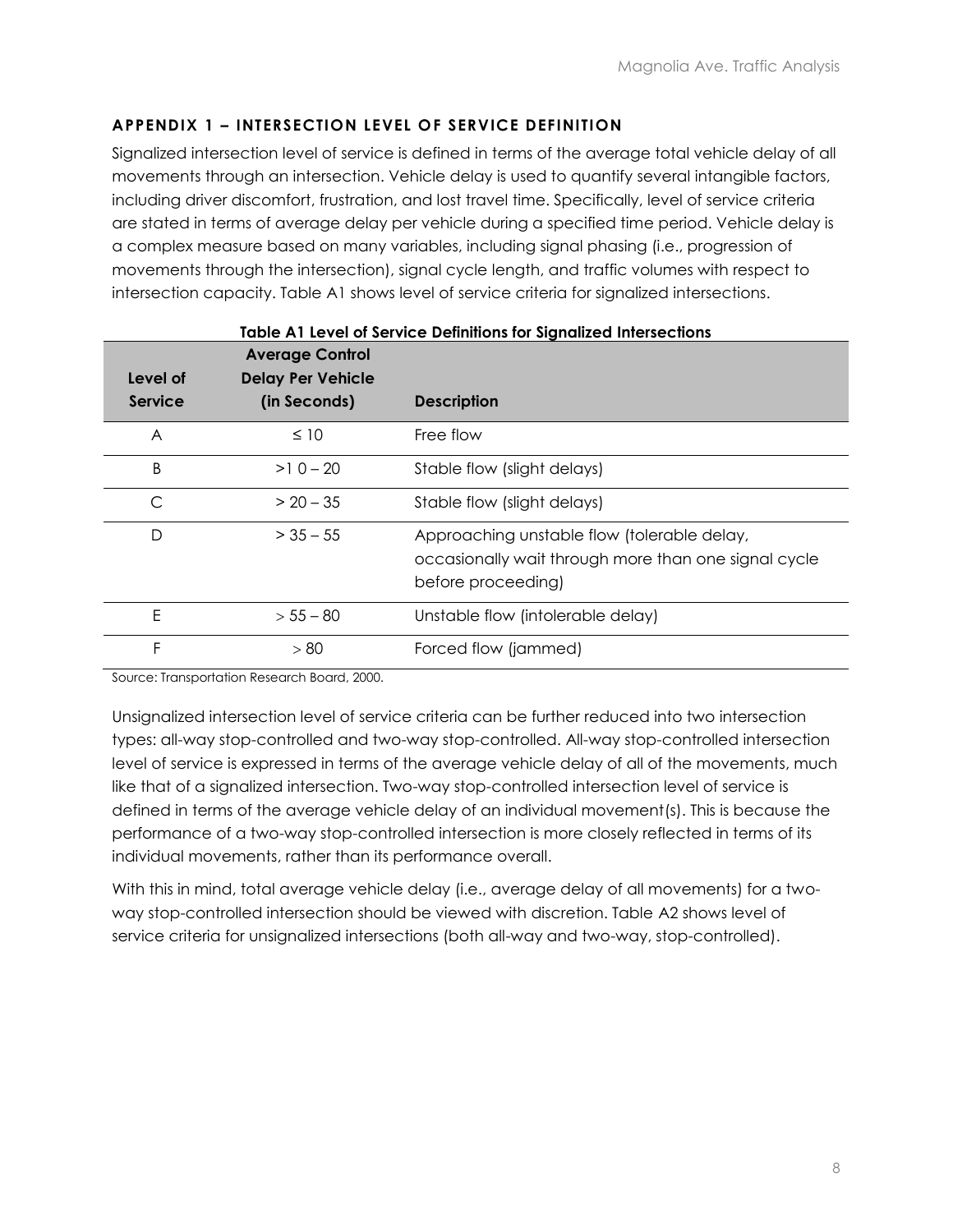| Level of<br>Service | <b>Average Control</b><br><b>Delay Per Vehicle</b><br>(in Seconds) |
|---------------------|--------------------------------------------------------------------|
| A                   | $\leq 10$                                                          |
| R                   | $>10-15$                                                           |
| C                   | $>15-25$                                                           |
| D                   | $> 25 - 35$                                                        |
| F                   | $> 35 - 50$                                                        |
| F                   | > 50                                                               |
|                     | Source: Transportation Research Board, 2000                        |

### **Table A2 Level of Service Definitions for Unsignalized Intersections**

Source: Transportation Research Board, 2000.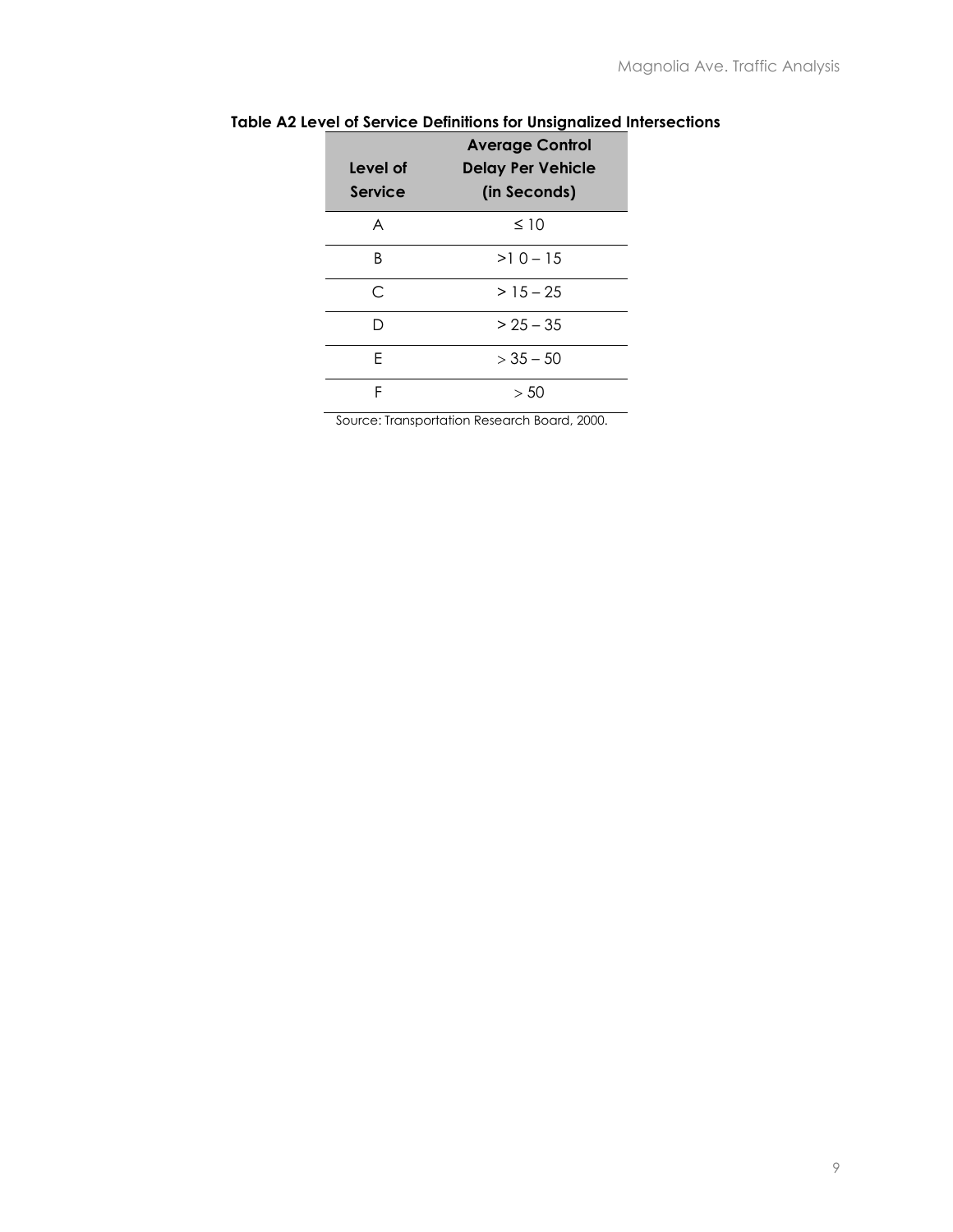# **APPENDIX 2 – VEHICULAR TURNING MOVEMENT COUNTS**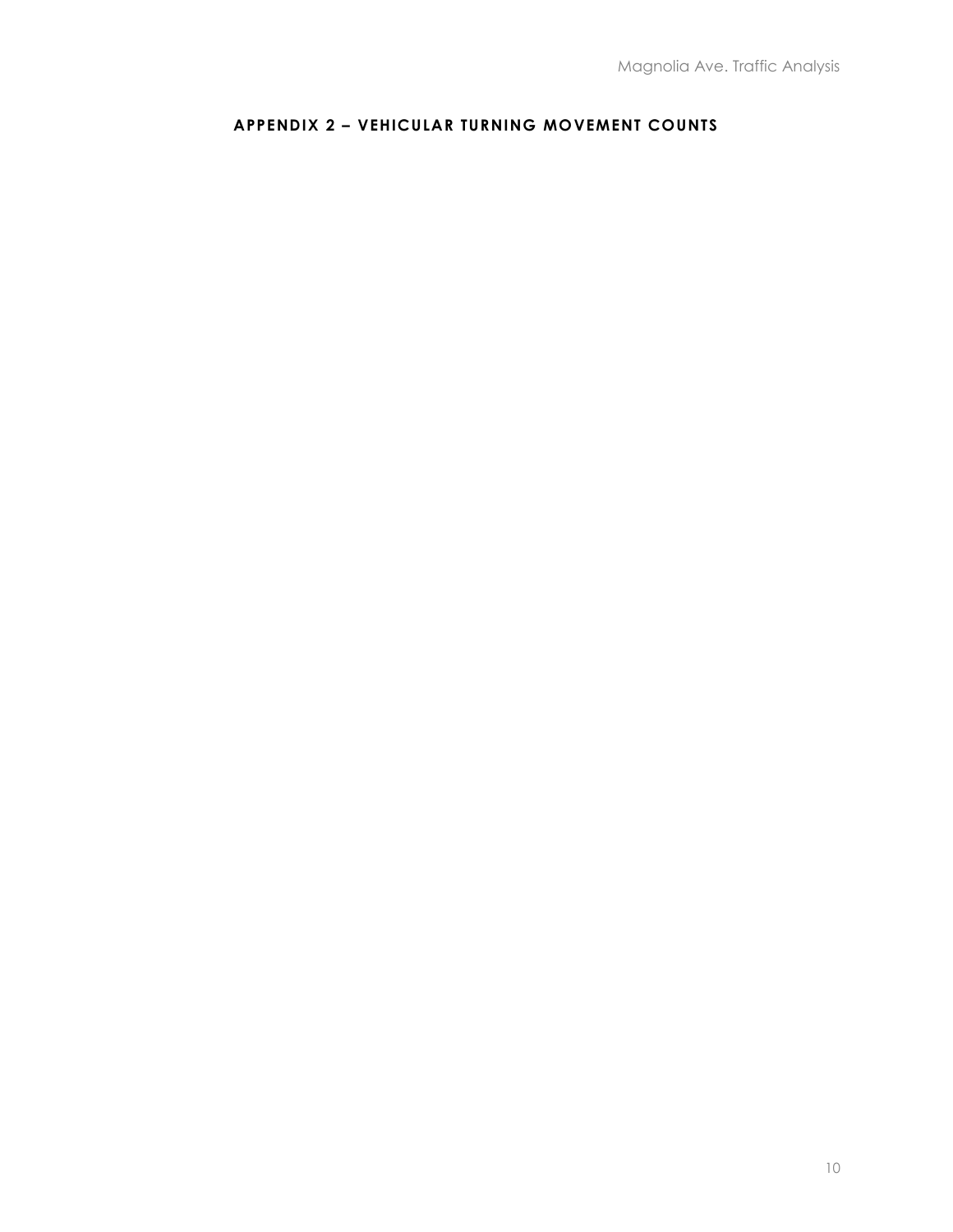925.305.4358

CITY OF LARKSPUR

#### File Name : bon air-magnolia-a Site Code : 1 Start Date : 12/2/2015 Page No : 1

|                    | <b>Groups Printed-Vehicles Only</b><br><b>BON AIR RD</b><br><b>MAGNOLIA AV</b><br><b>MAGNOLIA AV</b><br>$\mathbf{0}$ |            |      |            |      |           |                |            |              |                   |                |                |                |      |                  |        |            |            |
|--------------------|----------------------------------------------------------------------------------------------------------------------|------------|------|------------|------|-----------|----------------|------------|--------------|-------------------|----------------|----------------|----------------|------|------------------|--------|------------|------------|
|                    |                                                                                                                      |            |      |            |      |           |                |            |              |                   |                |                |                |      |                  |        |            |            |
|                    |                                                                                                                      | Southbound |      |            |      | Westbound |                |            |              | <b>Northbound</b> |                |                |                |      | <b>Eastbound</b> |        |            |            |
| <b>Start Time</b>  | <b>RT</b>                                                                                                            | <b>TH</b>  | LT   | App. Total | RT   | TH        | LT             | App. Total | RT           | TH                | LT             | App. Total     | RT             | TH   | LT               | U-turn | App. Total | Int. Total |
| 07:00              | 14                                                                                                                   | $\Omega$   | 34   | 48         | 30   | 20        |                | 50         | $\Omega$     | $\Omega$          | $\Omega$       | $\Omega$       | $\Omega$       | 47   | 24               |        | 71         | 169        |
| 07:15              | 21                                                                                                                   |            | 36   | 57         | 32   | 35        |                | 67         | 0            |                   | $\Omega$       |                | $\Omega$       | 103  | 40               |        | 143        | 267        |
| 07:30              | 24                                                                                                                   |            | 80   | 104        | 59   | 39        |                | 98         | 0            |                   | $\Omega$       |                | $\Omega$       | 188  | 38               |        | 227        | 429        |
| 07:45              | 36                                                                                                                   |            | 97   | 133        | 101  | 86        |                | 187        | 0            |                   | 0              | $\Omega$       | $\Omega$       | 212  | 42               |        | 255        | 575        |
| Total              | 95                                                                                                                   | $\Omega$   | 247  | 342        | 222  | 180       | $\Omega$       | 402        | $\Omega$     | $\Omega$          | $\Omega$       | $\mathbf{0}$   | $\mathbf{0}$   | 550  | 144              | 2      | 696        | 1440       |
|                    |                                                                                                                      |            |      |            |      |           |                |            |              |                   |                |                |                |      |                  |        |            |            |
| 08:00              | 59                                                                                                                   | $\Omega$   | 73   | 132        | 71   | 114       | $\overline{0}$ | 185        | $\mathbf{0}$ | $\Omega$          | $\overline{0}$ | $\overline{0}$ |                | 115  | 43               |        | 160        | 477        |
| 08:15              | 52                                                                                                                   | $\Omega$   | 52   | 104        | 76   | 102       |                | 178        | $\Omega$     |                   | $\Omega$       | $\Omega$       | $\Omega$       | 109  | 51               |        | 160        | 442        |
| 08:30              | 25                                                                                                                   |            | 54   | 79         | 54   | 75        |                | 129        | 0            |                   | $\Omega$       |                | $\Omega$       | 113  | 54               |        | 167        | 375        |
| 08:45              | 38                                                                                                                   |            | 48   | 86         | 58   | 75        |                | 133        | 0            |                   |                |                |                | 98   | 48               |        | 149        | 368        |
| Total              | 174                                                                                                                  | $\Omega$   | 227  | 401        | 259  | 366       | $\overline{0}$ | 625        | $\Omega$     | $\Omega$          | $\Omega$       | $\mathbf{0}$   | $\overline{4}$ | 435  | 196              |        | 636        | 1662       |
|                    |                                                                                                                      |            |      |            |      |           |                |            |              |                   |                |                |                |      |                  |        |            |            |
| <b>Grand Total</b> | 269                                                                                                                  | $\Omega$   | 474  | 743        | 481  | 546       | $\overline{0}$ | 1027       | $\Omega$     | $\Omega$          | $\Omega$       | $\Omega$       | $\overline{4}$ | 985  | 340              | 3      | 1332       | 3102       |
| Apprch %           | 36.2                                                                                                                 | $\Omega$   | 63.8 |            | 46.8 | 53.2      | $\mathbf{0}$   |            | $\Omega$     |                   | $\Omega$       |                | 0.3            | 73.9 | 25.5             | 0.2    |            |            |
| Total %            | 8.7                                                                                                                  | $\Omega$   | 15.3 | 24         | 15.5 | 17.6      |                | 33.1       | $\Omega$     | $\Omega$          | $\Omega$       | $\mathbf{0}$   | 0.1            | 31.8 | 11               | 0.1    | 42.9       |            |

|                                                      |      | <b>BON AIR RD</b> |      |            |      | <b>MAGNOLIA AV</b> |          |            |          |                   |            |            |           |      | <b>MAGNOLIA AV</b> |        |            |            |
|------------------------------------------------------|------|-------------------|------|------------|------|--------------------|----------|------------|----------|-------------------|------------|------------|-----------|------|--------------------|--------|------------|------------|
|                                                      |      | Southbound        |      |            |      | Westbound          |          |            |          | <b>Northbound</b> |            |            |           |      | <b>Eastbound</b>   |        |            |            |
| <b>Start Time</b>                                    | RT   | <b>TH</b>         | LT   | App. Total | RT   | TH                 | LT       | App. Total | RT       | TH                | LT         | App. Total | <b>RT</b> | TH   | <b>LT</b>          | U-turn | App. Total | Int. Total |
| Peak Hour Analysis From 07:00 to 08:45 - Peak 1 of 1 |      |                   |      |            |      |                    |          |            |          |                   |            |            |           |      |                    |        |            |            |
| Peak Hour for Entire Intersection Begins at 07:30    |      |                   |      |            |      |                    |          |            |          |                   |            |            |           |      |                    |        |            |            |
| 07:30                                                | 24   |                   | 80   | 104        | 59   | 39                 |          | 98         |          |                   | $\Omega$   |            | $\Omega$  | 188  | 38                 |        | 227        | 429        |
| 07:45                                                | 36   |                   | 97   | 133        | 101  | 86                 |          | 187        |          |                   | $\Omega$   |            |           | 212  | 42                 |        | 255        | 575        |
| 08:00                                                | 59   |                   | 73   | 132        | 71   | 114                |          | 185        |          |                   | 0          |            |           | 115  | 43                 |        | 160        | 477        |
| 08:15                                                | 52   |                   | 52   | 104        | 76   | 102                |          | 178        |          |                   | - 11       |            | $\Omega$  | 109  | 51                 |        | 160        | 442        |
| <b>Total Volume</b>                                  | 171  | $\Omega$          | 302  | 473        | 307  | 341                | $\Omega$ | 648        | $\Omega$ | $^{\prime}$       | $^{\circ}$ | 0          |           | 624  | 174                |        | 802        | 1923       |
| % App. Total                                         | 36.2 | $\Omega$          | 63.8 |            | 47.4 | 52.6               |          |            |          |                   |            |            | 0.1       | 77.8 | 21.7               | 0.4    |            |            |
| PHF                                                  | .725 | .000              | .778 | .889       | .760 | .748               | .000     | .866       | .000     | .000              | .000       | .000       | .250      | .736 | .853               | .750   | .786       | .836       |

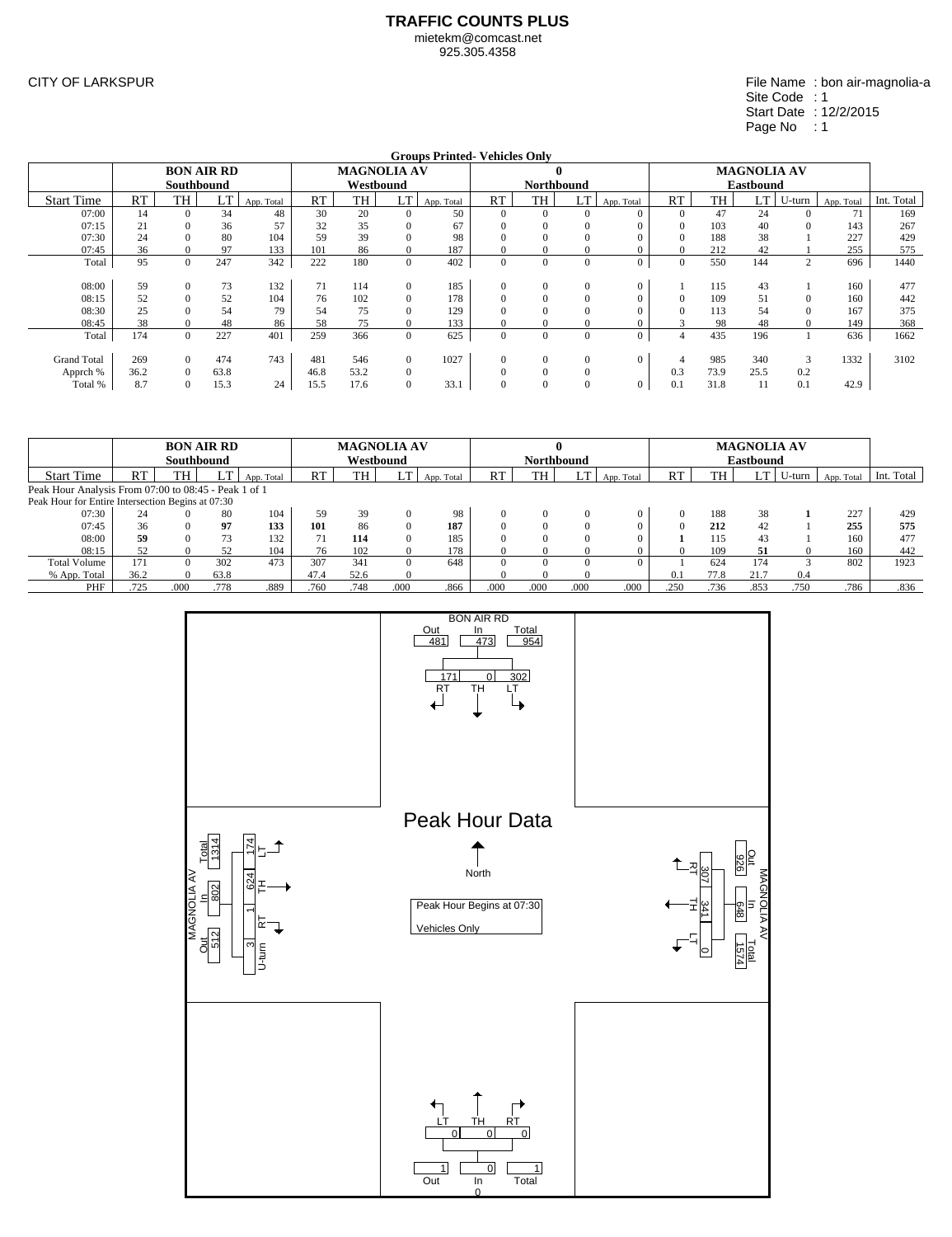925.305.4358

CITY OF LARKSPUR

| File Name: bon air-magnolia-m |
|-------------------------------|
| Site Code : 1                 |
| Start Date: 12/2/2015         |
| Page No : 1                   |
|                               |

|                    | <b>Groups Printed-Vehicles Only</b> |                |                   |          |            |      |           |                    |            |          |                   |                |                  |              |           |                    |              |            |            |
|--------------------|-------------------------------------|----------------|-------------------|----------|------------|------|-----------|--------------------|------------|----------|-------------------|----------------|------------------|--------------|-----------|--------------------|--------------|------------|------------|
|                    |                                     |                | <b>BON AIR RD</b> |          |            |      |           | <b>MAGNOLIA AV</b> |            |          |                   | $\mathbf{0}$   |                  |              |           | <b>MAGNOLIA AV</b> |              |            |            |
|                    |                                     |                | Southbound        |          |            |      | Westbound |                    |            |          | <b>Northbound</b> |                |                  |              |           | <b>Eastbound</b>   |              |            |            |
| <b>Start Time</b>  | <b>RT</b>                           | TH             | m<br>LI           | U-turn   | App. Total | RT   | <b>TH</b> | LT                 | App. Total | RT       | TH                | <b>LT</b>      | App. Total       | RT           | <b>TH</b> | LT                 | U-turn       | App. Total | Int. Total |
| 14:00              | 41                                  | $\Omega$       | 54                |          | 95         | 96   | 103       | $\Omega$           | 199        | $\Omega$ | $\Omega$          |                | $\Omega$         | $\Omega$     | 68        | 41                 |              | 109        | 403        |
| 14:15              | 31                                  | $\Omega$       | 67                |          | 99         | 59   | 103       |                    | 162        |          |                   |                | $\Omega$         |              | 98        | 38                 |              | 138        | 399        |
| 14:30              | 47                                  | $\Omega$       | 72                |          | 119        | 121  | 100       |                    | 221        |          |                   |                | 0                |              | 58        | 41                 |              | 101        | 441        |
| 14:45              | 31                                  | $\overline{0}$ | 54                |          | 85         | 56   | 92        | $\Omega$           | 148        |          | $\bf{0}$          |                | 0                | $\Omega$     | 88        | 58                 |              | 147        | 380        |
| Total              | 150                                 | $\Omega$       | 247               |          | 398        | 332  | 398       | $\mathbf{0}$       | 730        | $\Omega$ | $\overline{0}$    | 0              | $\overline{0}$   | $\Omega$     | 312       | 178                |              | 495        | 1623       |
|                    |                                     |                |                   |          |            |      |           |                    |            |          |                   |                |                  |              |           |                    |              |            |            |
| 15:00              | 45                                  | $\overline{0}$ | 76                | $\Omega$ | 121        | 85   | 92        | $\Omega$           | 177        | $\Omega$ | $\overline{0}$    | 0              | $\overline{0}$   | $\mathbf{0}$ | 87        | 43                 | $\mathbf{0}$ | 130        | 428        |
| 15:15              | 30                                  | $\Omega$       | 96                |          | 129        | 134  | 174       | $\Omega$           | 308        |          | $\theta$          |                | $\mathbf{0}$     | $\Omega$     | 94        | 45                 | 4            | 143        | 580        |
| 15:30              | 38                                  | $\Omega$       | 91                |          | 129        | 126  | 162       | $\Omega$           | 288        |          |                   |                | 0                |              | 97        | 37                 |              | 137        | 554        |
| 15:45              | 44                                  | $\Omega$       | 74                |          | 118        | 107  | 134       | $\Omega$           | 241        |          |                   |                | $\mathbf{0}$     |              | 75        | 49                 |              | 125        | 484        |
| Total              | 157                                 | $\overline{0}$ | 337               | 3        | 497        | 452  | 562       | $\overline{0}$     | 1014       | $\Omega$ | $\overline{0}$    | $\overline{0}$ | $\boldsymbol{0}$ | $\Omega$     | 353       | 174                | 8            | 535        | 2046       |
|                    |                                     |                |                   |          |            |      |           |                    |            |          |                   |                |                  |              |           |                    |              |            |            |
| <b>Grand Total</b> | 307                                 | $\Omega$       | 584               | 4        | 895        | 784  | 960       | $\Omega$           | 1744       | $\Omega$ | $\overline{0}$    | 0              | $\overline{0}$   | $\Omega$     | 665       | 352                | 13           | 1030       | 3669       |
| Apprch %           | 34.3                                | $\Omega$       | 65.3              | 0.4      |            | 45   | 55        | $\Omega$           |            |          | $\theta$          |                |                  | $\Omega$     | 64.6      | 34.2               | 1.3          |            |            |
| Total %            | 8.4                                 | $\Omega$       | 15.9              | 0.1      | 24.4       | 21.4 | 26.2      |                    | 47.5       | $\Omega$ | $\theta$          |                | 0                | $\Omega$     | 18.1      | 9.6                | 0.4          | 28.1       |            |

|                                                      |      |      | <b>BON AIR RD</b> |          |            |           | <b>MAGNOLIA AV</b> |      |            |          |                   |            |            |      |      | <b>MAGNOLIA AV</b> |          |            |            |
|------------------------------------------------------|------|------|-------------------|----------|------------|-----------|--------------------|------|------------|----------|-------------------|------------|------------|------|------|--------------------|----------|------------|------------|
|                                                      |      |      | Southbound        |          |            |           | Westbound          |      |            |          | <b>Northbound</b> |            |            |      |      | <b>Eastbound</b>   |          |            |            |
| <b>Start Time</b>                                    | RT   | TH   |                   | U-turn   | App. Total | <b>RT</b> | <b>TH</b>          |      | App. Total | RT       | TH                |            | App. Total | RT   | TH   | LT.                | U-turn   | App. Total | Int. Total |
| Peak Hour Analysis From 14:00 to 15:45 - Peak 1 of 1 |      |      |                   |          |            |           |                    |      |            |          |                   |            |            |      |      |                    |          |            |            |
| Peak Hour for Entire Intersection Begins at 15:00    |      |      |                   |          |            |           |                    |      |            |          |                   |            |            |      |      |                    |          |            |            |
| 15:00                                                | 45   |      | 76                | $\Omega$ | 121        | 85        | 92                 |      | 177        |          |                   | $^{\circ}$ | $\Omega$   |      | 87   | 43                 | $\Omega$ | 130        | 428        |
| 15:15                                                | 30   |      | 96                |          | 129        | 134       | 174                |      | 308        |          |                   | $\theta$   |            |      | 94   | 45                 |          | 143        | 580        |
| 15:30                                                | 38   |      | 91                | 0        | 129        | 126       | 162                |      | 288        |          |                   | $^{\circ}$ |            |      | 97   | 37                 |          | 137        | 554        |
| 15:45                                                | 44   |      | 74                |          | 118        | 107       | 134                |      | 241        | 0        |                   |            | 0          |      | 75   | 49                 |          | 125        | 484        |
| <b>Total Volume</b>                                  | 157  | 0    | 337               |          | 497        | 452       | 562                | 0    | 1014       | $\Omega$ |                   | 0          | $^{\circ}$ |      | 353  | 174                | 8        | 535        | 2046       |
| % App. Total                                         | 31.6 |      | 67.8              | 0.6      |            | 44.6      | 55.4               |      |            | 0        |                   |            |            |      | 66   | 32.5               |          |            |            |
| PHF                                                  | .872 | .000 | .878              | .250     | .963       | .843      | .807               | .000 | .823       | .000     | .000              | .000       | .000       | .000 | .910 | .888               | .500     | .935       | .882       |

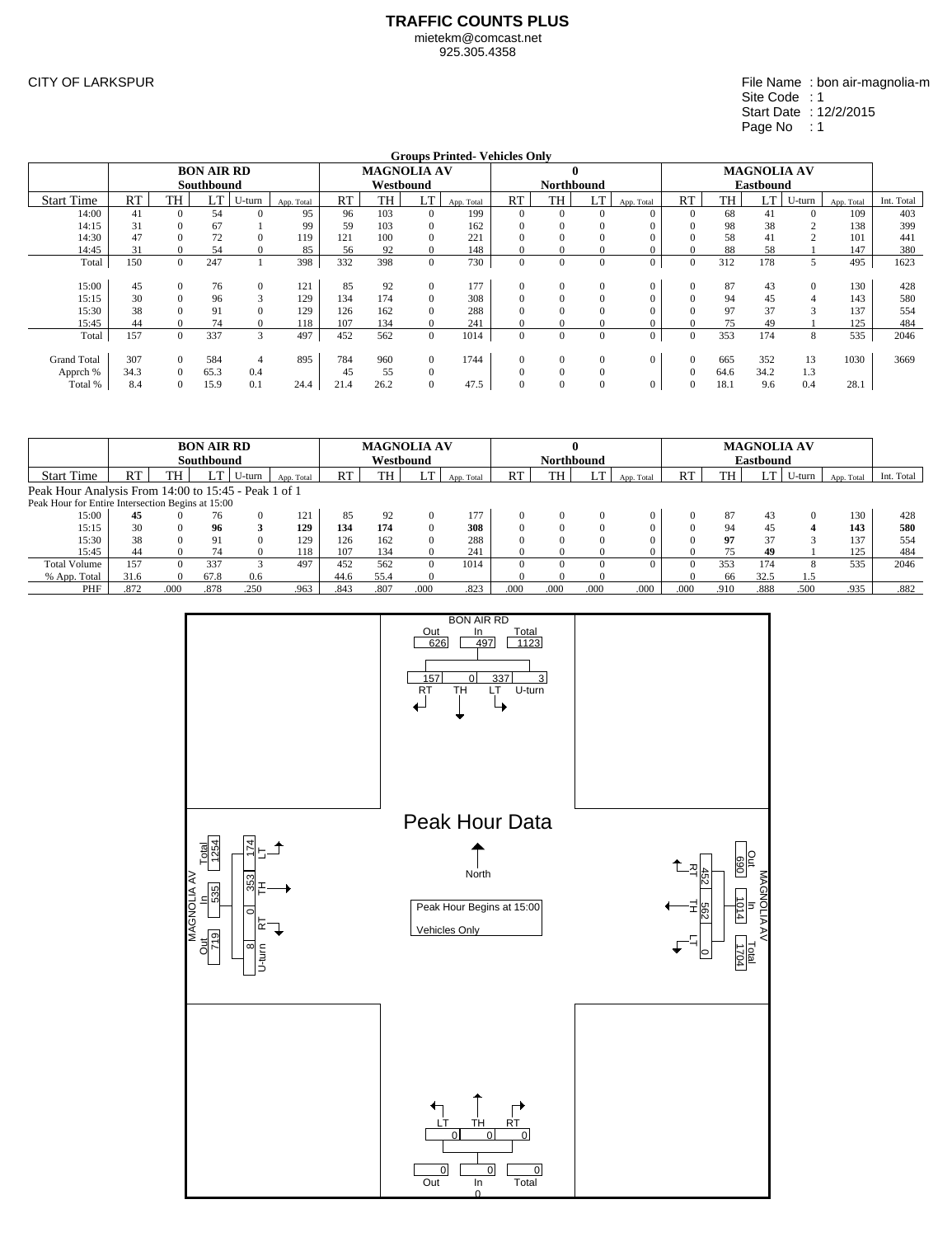925.305.4358

CITY OF LARKSPUR

|                    | <b>Groups Printed-Vehicles Only</b> |                |                   |                |            |      |                    |                |            |              |                   |                |                  |              |      |                    |                |            |            |
|--------------------|-------------------------------------|----------------|-------------------|----------------|------------|------|--------------------|----------------|------------|--------------|-------------------|----------------|------------------|--------------|------|--------------------|----------------|------------|------------|
|                    |                                     |                | <b>BON AIR RD</b> |                |            |      | <b>MAGNOLIA AV</b> |                |            |              |                   | 0              |                  |              |      | <b>MAGNOLIA AV</b> |                |            |            |
|                    |                                     |                | Southbound        |                |            |      |                    | Westbound      |            |              | <b>Northbound</b> |                |                  |              |      | <b>Eastbound</b>   |                |            |            |
| <b>Start Time</b>  | <b>RT</b>                           | TH             | °π.               | U-turn         | App. Total | RT   | <b>TH</b>          | LT             | App. Total | RT           | TH                | <b>LT</b>      | App. Total       | RT           | TH   | LT                 | U-turn         | App. Total | Int. Total |
| 16:00              | 39                                  | $\Omega$       | 58                |                | 100        | 119  | 134                | $\Omega$       | 253        | $\Omega$     | $\Omega$          | 0              | $\Omega$         | $\Omega$     | 77   | 26                 |                | 104        | 457        |
| 16:15              | 36                                  | $\Omega$       | 63                |                | 99         | 96   | 140                | $\Omega$       | 236        |              |                   |                | 0                | $\Omega$     | 60   | 32                 |                | 93         | 428        |
| 16:30              | 40                                  | $\Omega$       | 75                |                | 116        | 106  | 143                | $\Omega$       | 249        |              |                   |                | 0                |              | 93   | 30                 |                | 124        | 489        |
| 16:45              | 56                                  | $\Omega$       | 54                |                | 111        | 102  | 157                | $\Omega$       | 259        | $\Omega$     | $\Omega$          |                | 0                | $\Omega$     | 87   | 25                 |                | 112        | 482        |
| Total              | 171                                 | $\overline{0}$ | 250               | 5              | 426        | 423  | 574                | $\overline{0}$ | 997        | $\Omega$     | $\mathbf{0}$      | $\overline{0}$ | $\overline{0}$   | $\mathbf{0}$ | 317  | 113                | 3              | 433        | 1856       |
|                    |                                     |                |                   |                |            |      |                    |                |            |              |                   |                |                  |              |      |                    |                |            |            |
| 17:00              | 65                                  | $\overline{0}$ | 65                |                | 131        | 96   | 158                | $\Omega$       | 254        | $\Omega$     | $\mathbf{0}$      | 0              | $\overline{0}$   | $\mathbf{0}$ | 69   | 33                 | $\mathbf{0}$   | 102        | 487        |
| 17:15              | 51                                  | $\Omega$       | 74                |                | 126        | 105  | 160                | $\Omega$       | 265        |              | $\theta$          |                | $\Omega$         | $\Omega$     | 98   | 25                 |                | 123        | 514        |
| 17:30              | 41                                  | $\Omega$       | 50                | $\theta$       | 91         | 120  | 201                | $\Omega$       | 321        |              |                   |                | 0                | $\Omega$     | 88   | 34                 |                | 123        | 535        |
| 17:45              | 51                                  | $\mathbf{0}$   | 38                |                | 89         | 109  | 168                | $\Omega$       | 277        | $\Omega$     | $\theta$          |                | $\mathbf{0}$     | $\Omega$     | 71   | 29                 |                | 100        | 466        |
| Total              | 208                                 | $\overline{0}$ | 227               | $\overline{2}$ | 437        | 430  | 687                | $\mathbf{0}$   | 1117       | $\mathbf{0}$ | $\overline{0}$    | $\mathbf{0}$   | $\boldsymbol{0}$ | $\Omega$     | 326  | 121                |                | 448        | 2002       |
|                    |                                     |                |                   |                |            |      |                    |                |            |              |                   |                |                  |              |      |                    |                |            |            |
| <b>Grand Total</b> | 379                                 | $\Omega$       | 477               |                | 863        | 853  | 1261               | $\Omega$       | 2114       | $\Omega$     | $\mathbf{0}$      |                | $\overline{0}$   | $\Omega$     | 643  | 234                | $\overline{4}$ | 881        | 3858       |
| Apprch %           | 43.9                                | $\Omega$       | 55.3              | 0.8            |            | 40.4 | 59.6               | $\Omega$       |            |              |                   |                |                  | $\Omega$     | 73   | 26.6               | 0.5            |            |            |
| Total %            | 9.8                                 | $\Omega$       | 12.4              | 0.2            | 22.4       | 22.1 | 32.7               |                | 54.8       |              |                   |                | $\theta$         | $\Omega$     | 16.7 | 6.1                | 0.1            | 22.8       |            |

|                                                      |      |          | <b>BON AIR RD</b><br>Southbound |        |            |      | <b>MAGNOLIA AV</b><br>Westbound |          |            |           | 0<br><b>Northbound</b> |      |            |          |      | <b>MAGNOLIA AV</b><br><b>Eastbound</b> |              |            |            |
|------------------------------------------------------|------|----------|---------------------------------|--------|------------|------|---------------------------------|----------|------------|-----------|------------------------|------|------------|----------|------|----------------------------------------|--------------|------------|------------|
| <b>Start Time</b>                                    | RT   | TH       |                                 | U-turn | App. Total | RT   | TH                              |          | App. Total | <b>RT</b> | TH                     | LT   | App. Total | RT       | TH   | L 1.                                   | U-turn       | App. Total | Int. Total |
| Peak Hour Analysis From 16:00 to 17:45 - Peak 1 of 1 |      |          |                                 |        |            |      |                                 |          |            |           |                        |      |            |          |      |                                        |              |            |            |
| Peak Hour for Entire Intersection Begins at 16:45    |      |          |                                 |        |            |      |                                 |          |            |           |                        |      |            |          |      |                                        |              |            |            |
| 16:45                                                | 56   |          | 54                              |        | 111        | 102  | 157                             | $\Omega$ | 259        |           | $\Omega$               |      |            |          | 87   | 25                                     |              | 112        | 482        |
| 17:00                                                | 65   | $\Omega$ | 65                              |        | 131        | 96   | 158                             | $\Omega$ | 254        |           | $\Omega$               |      |            |          | 69   | 33                                     | $\mathbf{U}$ | 102        | 487        |
| 17:15                                                |      |          | 74                              |        | 126        | 105  | 160                             | $\Omega$ | 265        |           | $\Omega$               |      |            |          | 98   | 25                                     |              | 123        | 514        |
| 17:30                                                | 41   |          | 50                              |        | 91         | 120  | 201                             |          | 321        |           | $\Omega$               |      |            |          | 88   | 34                                     |              | 123        | 535        |
| <b>Total Volume</b>                                  | 213  | $\Omega$ | 243                             |        | 459        | 423  | 676                             | $\Omega$ | 1099       |           | $\Omega$               |      |            | $\Omega$ | 342  | 117                                    |              | 460        | 2018       |
| % App. Total                                         | 46.4 |          | 52.9                            | 0.7    |            | 38.5 | 61.5                            | $\Omega$ |            |           | $\Omega$               |      |            | $\Omega$ | 74.3 | 25.4                                   | 0.2          |            |            |
| PHF                                                  | .819 | .000     | .821                            | .750   | .876       | .881 | .84 <sup>°</sup>                | .000     | .856       | .000      | .000                   | .000 | .000       | .000     | .872 | .860                                   | .250         | .935       | .943       |

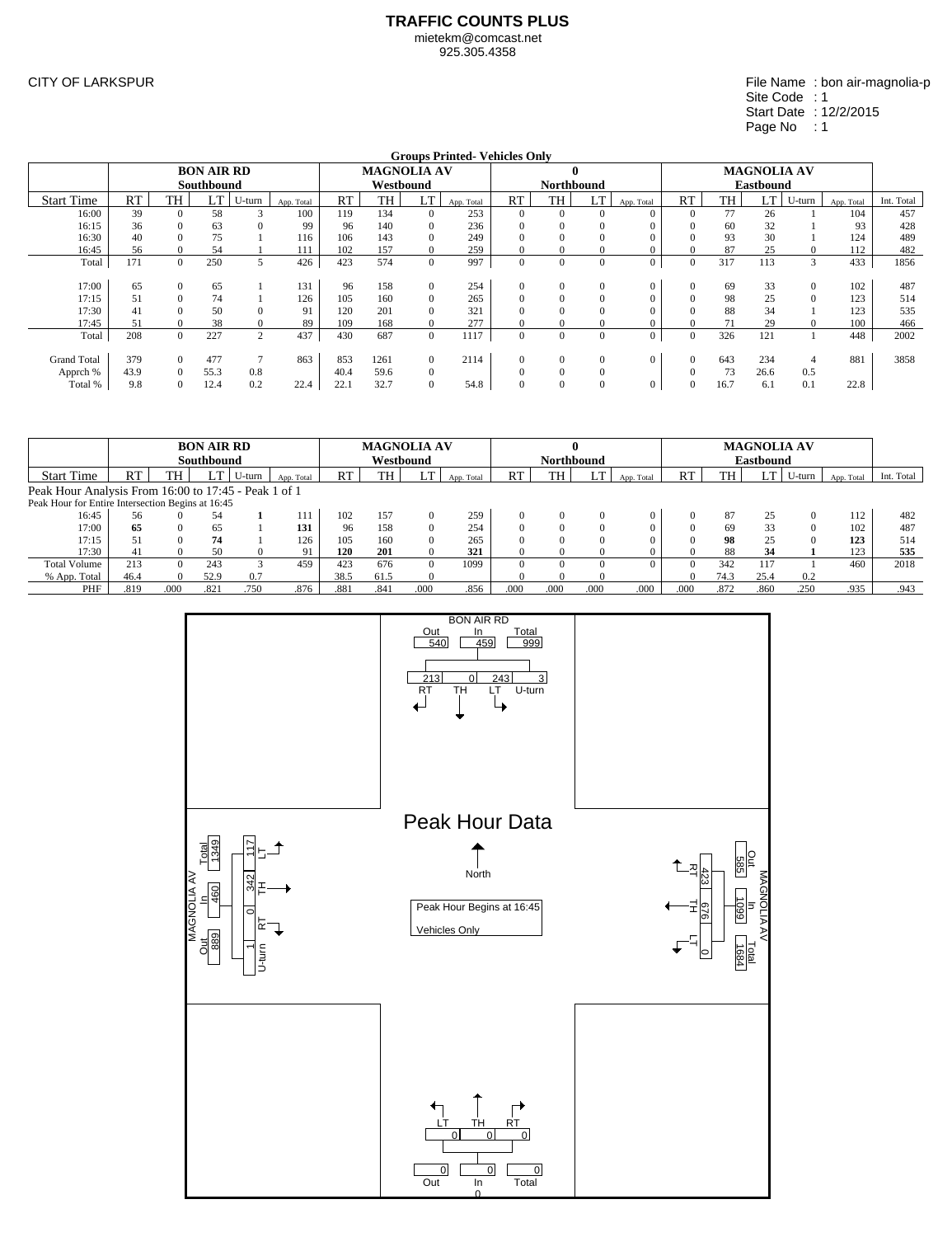925.305.4358

CITY OF LARKSPUR

#### File Name : bon air-magnolia-s Site Code : 1 Start Date : 12/5/2015 Page No : 1

|                    |      |                   |      |            |      |                    |                | <b>Groups Printed-Vehicles Only</b> |              |                   |              |                |              |      |                    |        |            |            |
|--------------------|------|-------------------|------|------------|------|--------------------|----------------|-------------------------------------|--------------|-------------------|--------------|----------------|--------------|------|--------------------|--------|------------|------------|
|                    |      | <b>BON AIR RD</b> |      |            |      | <b>MAGNOLIA AV</b> |                |                                     |              |                   | $\mathbf{0}$ |                |              |      | <b>MAGNOLIA AV</b> |        |            |            |
|                    |      | <b>Southbound</b> |      |            |      | Westbound          |                |                                     |              | <b>Northbound</b> |              |                |              |      | <b>Eastbound</b>   |        |            |            |
| <b>Start Time</b>  | RT   | <b>TH</b>         | LT   | App. Total | RT   | TH                 | LT             | App. Total                          | RT           | TH                | LT           | App. Total     | RT           | TH   | LT                 | U-turn | App. Total | Int. Total |
| 12:00              | 47   | $\Omega$          | 48   | 95         | 56   | 97                 |                | 153                                 | $\Omega$     | $\Omega$          | $\Omega$     | $\Omega$       | $\Omega$     | 83   | 33                 |        | 119        | 367        |
| 12:15              | 47   |                   | 52   | 99         | 57   | 74                 |                | 131                                 | 0            |                   | $\Omega$     |                | $\Omega$     | 81   | 33                 |        | 117        | 347        |
| 12:30              | 34   |                   | 53   | 87         | 76   | 84                 |                | 160                                 |              |                   | $\Omega$     |                | $\Omega$     | 73   | 34                 |        | 107        | 354        |
| 12:45              | 42   |                   | 42   | 84         | 57   | 91                 |                | 148                                 |              |                   |              |                | $\Omega$     | 84   | 25                 |        | 113        | 345        |
| Total              | 170  | $\overline{0}$    | 195  | 365        | 246  | 346                | $\overline{0}$ | 592                                 | $\mathbf{0}$ | $\Omega$          | $\Omega$     | $\overline{0}$ | $\mathbf{0}$ | 321  | 125                | 10     | 456        | 1413       |
|                    |      |                   |      |            |      |                    |                |                                     |              |                   |              |                |              |      |                    |        |            |            |
| 13:00              | 30   | $\Omega$          | 44   | 74         | 68   | 90                 | $\Omega$       | 158                                 | $\Omega$     | $\Omega$          | $\Omega$     | $\Omega$       | $\mathbf{0}$ | 93   | 37                 |        | 132        | 364        |
| 13:15              | 31   | $\Omega$          | 40   | 71         | 56   | 71                 |                | 127                                 | $\Omega$     |                   | $\Omega$     |                | $\Omega$     | 98   | 36                 |        | 136        | 334        |
| 13:30              | 41   |                   | 45   | 86         | 75   | 82                 |                | 157                                 |              |                   |              |                | $\Omega$     | 84   | 32                 |        | 120        | 363        |
| 13:45              | 30   |                   | 51   | 81         | 71   | 81                 |                | 152                                 | 0            |                   |              |                | $\Omega$     | 72   | 32                 |        | 108        | 341        |
| Total              | 132  | $\Omega$          | 180  | 312        | 270  | 324                | $\overline{0}$ | 594                                 | $\Omega$     | $\Omega$          | $\Omega$     | $\mathbf{0}$   | $\Omega$     | 347  | 137                | 12     | 496        | 1402       |
|                    |      |                   |      |            |      |                    |                |                                     |              |                   |              |                |              |      |                    |        |            |            |
| <b>Grand Total</b> | 302  | $\Omega$          | 375  | 677        | 516  | 670                | $\overline{0}$ | 1186                                | $\Omega$     | $\Omega$          | $\Omega$     | $\Omega$       | $\mathbf{0}$ | 668  | 262                | 22     | 952        | 2815       |
| Apprch %           | 44.6 | $\Omega$          | 55.4 |            | 43.5 | 56.5               | $\mathbf{0}$   |                                     | $\Omega$     |                   | $\Omega$     |                | $\Omega$     | 70.2 | 27.5               | 2.3    |            |            |
| Total %            | 10.7 | $\Omega$          | 13.3 | 24         | 18.3 | 23.8               | $\Omega$       | 42.1                                | $\Omega$     | $\Omega$          | $\Omega$     | $\mathbf{0}$   | $\Omega$     | 23.7 | 9.3                | 0.8    | 33.8       |            |

|                                                      |      | <b>BON AIR RD</b> |      |            |           | <b>MAGNOLIA AV</b> |      |            |             |                   |          |            |      |                 | <b>MAGNOLIA AV</b> |        |            |            |
|------------------------------------------------------|------|-------------------|------|------------|-----------|--------------------|------|------------|-------------|-------------------|----------|------------|------|-----------------|--------------------|--------|------------|------------|
|                                                      |      | Southbound        |      |            |           | Westbound          |      |            |             | <b>Northbound</b> |          |            |      |                 | <b>Eastbound</b>   |        |            |            |
| <b>Start Time</b>                                    | RT   | TH                | LT   | App. Total | <b>RT</b> | TH                 | LT   | App. Total | RT          | TH                | LT       | App. Total | RT   | <b>TH</b>       | LT                 | U-turn | App. Total | Int. Total |
| Peak Hour Analysis From 12:00 to 13:45 - Peak 1 of 1 |      |                   |      |            |           |                    |      |            |             |                   |          |            |      |                 |                    |        |            |            |
| Peak Hour for Entire Intersection Begins at 12:00    |      |                   |      |            |           |                    |      |            |             |                   |          |            |      |                 |                    |        |            |            |
| 12:00                                                | 47   |                   | 48   | 95         | 56        | 97                 |      | 153        |             |                   |          |            |      | 83              | 33                 |        | 119        | 367        |
| 12:15                                                | 47   |                   | 52   | 99         | 57        | 74                 |      | 131        |             |                   |          |            |      | 81              | 33                 |        | 17         | 347        |
| 12:30                                                | 34   |                   | 53   | 87         | 76        | 84                 |      | 160        |             |                   |          |            |      | 73              | 34                 |        | 107        | 354        |
| 12:45                                                | 42   |                   | 42   | 84         | 57        | 91                 |      | 148        |             |                   |          |            |      | 84              | 25                 |        | 13         | 345        |
| <b>Total Volume</b>                                  | 170  | $\Omega$          | 195  | 365        | 246       | 346                |      | 592        | $^{\prime}$ |                   | $\theta$ |            |      | 32 <sub>1</sub> | 125                | 10     | 456        | 1413       |
| % App. Total                                         | 46.6 | $\theta$          | 53.4 |            | 41.6      | 58.4               |      |            |             |                   |          |            |      | 70.4            | 27.4               | 2.2    |            |            |
| PHF                                                  | .904 | .000              | .920 | .922       | .809      | .892               | .000 | .925       | .000        | .000              | .000     | .000       | .000 | .955            | .919               | .625   | .958       | .963       |

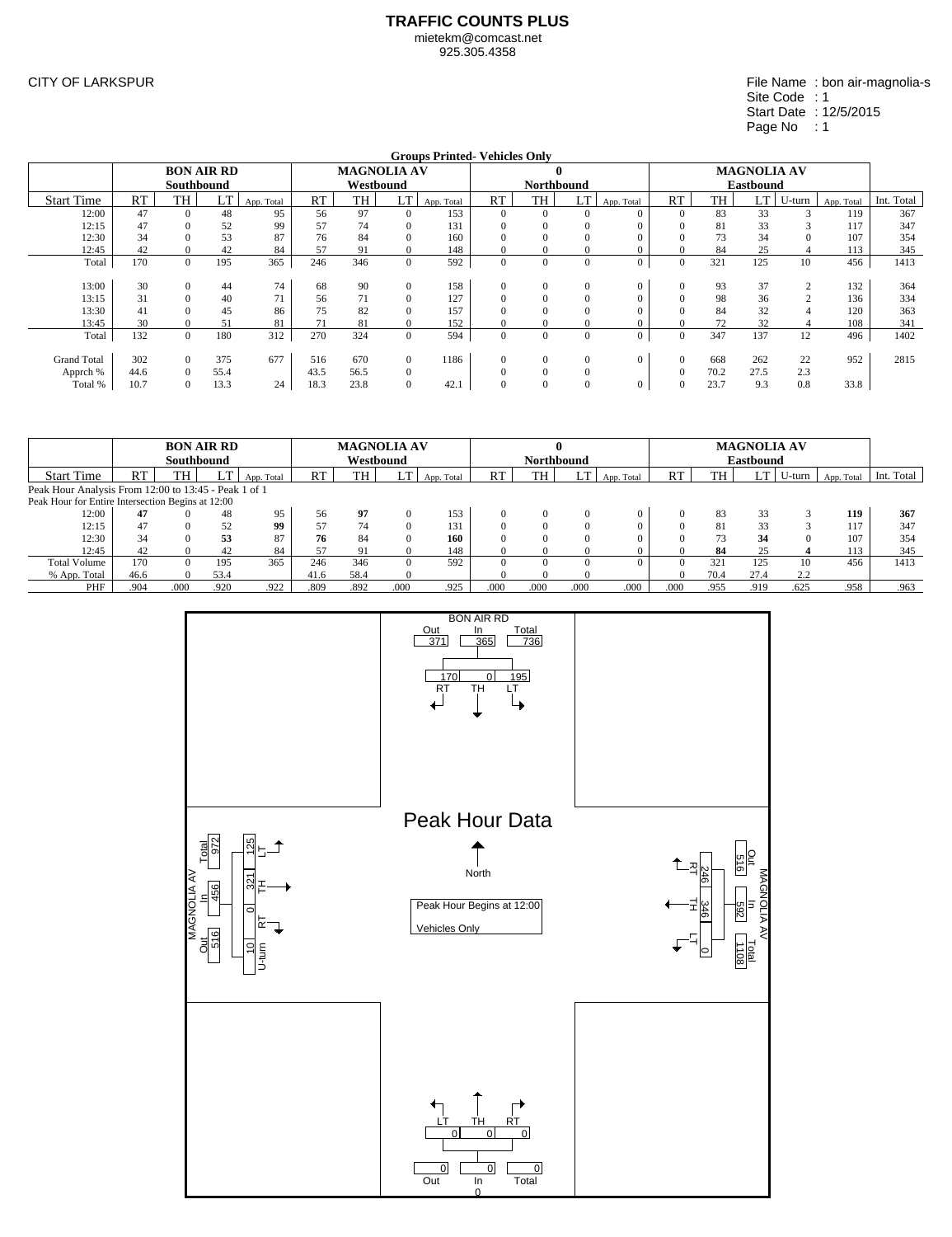925.305.4358

CITY OF LARKSPUR

File Name : dartmouth-magnolia-a Site Code : 2 Start Date : 12/2/2015 Page No : 1

|                    |                |                     |      |              |             |      |                    | <b>Groups Printed-Vehicles Only</b> |      |          |                   |            |             |           |                    |            |            |
|--------------------|----------------|---------------------|------|--------------|-------------|------|--------------------|-------------------------------------|------|----------|-------------------|------------|-------------|-----------|--------------------|------------|------------|
|                    |                | <b>DARTMOUTH DR</b> |      |              |             |      | <b>MAGNOLIA AV</b> |                                     |      |          | <b>SKYLARK DR</b> |            |             |           | <b>MAGNOLIA AV</b> |            |            |
|                    |                | <b>Southbound</b>   |      |              |             |      | Westbound          |                                     |      |          | <b>Northbound</b> |            |             |           | <b>Eastbound</b>   |            |            |
| <b>Start Time</b>  | <b>RT</b>      | TH                  | LT   | App. Total   | RT          | TH   | LT                 | App. Total                          | RT   | TH       | LT                | App. Total | RT          | <b>TH</b> | LT                 | App. Total | Int. Total |
| 07:00              | $\mathbf{0}$   |                     |      | $\mathbf{0}$ | $\Omega$    | 23   |                    | 26                                  | 15   | $\Omega$ | $\Omega$          | 15         | $\theta$    | 43        |                    | 43         | 84         |
| 07:15              | $\Omega$       |                     |      | 10           |             | 45   | h                  | 54                                  | 28   |          |                   | 31         |             | 99        |                    | 100        | 195        |
| 07:30              |                |                     | 13   | 15           |             | 35   |                    | 45                                  | 33   |          |                   | 39         |             | 153       |                    | 156        | 255        |
| 07:45              | $\mathbf{0}$   | $\sim$              | 24   | 26           | 8           | 82   |                    | 93                                  | 24   | 0        |                   | 27         |             | 143       |                    | 146        | 292        |
| Total              | $\overline{2}$ | $\mathbf{3}$        | 46   | 51           | 16          | 185  | 17                 | 218                                 | 100  |          |                   | 112        | 3           | 438       |                    | 445        | 826        |
|                    |                |                     |      |              |             |      |                    |                                     |      |          |                   |            |             |           |                    |            |            |
| 08:00              | 2              |                     | 14   | 17           | 10          | 135  | 17                 | 162                                 | 24   | $\Omega$ | 8                 | 32         | 3           | 126       |                    | 131        | 342        |
| 08:15              |                | $\Omega$            |      | 8            | $\mathbf Q$ | 127  | 14                 | 150                                 | 22   | $\Omega$ |                   | 27         |             | 132       | $\Omega$           | 133        | 318        |
| 08:30              |                |                     |      | 10           | 13          | 84   | Δ                  | 101                                 | 25   |          |                   | 28         |             | 126       |                    | 131        | 270        |
| 08:45              |                | $\mathbf{0}$        |      | $\mathbf{r}$ | 10          | 86   |                    | 103                                 | 27   |          |                   | 29         | 0           | 117       |                    | 121        | 260        |
| Total              | $\mathbf Q$    |                     | 32   | 42           | 42          | 432  | 42                 | 516                                 | 98   |          | 17                | 116        | 6           | 501       | 9                  | 516        | 1190       |
|                    |                |                     |      |              |             |      |                    |                                     |      |          |                   |            |             |           |                    |            |            |
| <b>Grand Total</b> | 11             |                     | 78   | 93           | 58          | 617  | 59                 | 734                                 | 198  |          | 28                | 228        | $\mathbf Q$ | 939       | 13                 | 961        | 2016       |
| Apprch %           | 11.8           | 4.3                 | 83.9 |              | 7.9         | 84.1 | 8                  |                                     | 86.8 | 0.9      | 12.3              |            | 0.9         | 97.7      | 1.4                |            |            |
| Total %            | 0.5            | 0.2                 | 3.9  | 4.6          | 2.9         | 30.6 | 2.9                | 36.4                                | 9.8  | 0.1      | 1.4               | 11.3       | 0.4         | 46.6      | 0.6                | 47.7       |            |

|                                                      |      | <b>DARTMOUTH DR</b><br>Southbound |      |            |           | <b>MAGNOLIA AV</b><br>Westbound |      |            |      | <b>SKYLARK DR</b><br>Northbound |      |            |           |           | <b>MAGNOLIA AV</b><br><b>Eastbound</b> |            |            |
|------------------------------------------------------|------|-----------------------------------|------|------------|-----------|---------------------------------|------|------------|------|---------------------------------|------|------------|-----------|-----------|----------------------------------------|------------|------------|
| <b>Start Time</b>                                    | RT   | <b>TH</b>                         | LT   | App. Total | <b>RT</b> | TH                              | LT   | App. Total | RT   | <b>TH</b>                       | LI   | App. Total | <b>RT</b> | <b>TH</b> | LT                                     | App. Total | Int. Total |
| Peak Hour Analysis From 07:00 to 08:45 - Peak 1 of 1 |      |                                   |      |            |           |                                 |      |            |      |                                 |      |            |           |           |                                        |            |            |
| Peak Hour for Entire Intersection Begins at 07:45    |      |                                   |      |            |           |                                 |      |            |      |                                 |      |            |           |           |                                        |            |            |
| 07:45                                                |      |                                   | 24   | 26         |           | 82                              |      | 93         | 24   |                                 |      | 27         |           | 143       |                                        | 146        | 292        |
| 08:00                                                |      |                                   | 14   | 17         | 10        | 135                             | 17   | 162        | 24   |                                 |      | 32         |           | 126       |                                        | 131        | 342        |
| 08:15                                                |      | $\Omega$                          |      | 8          |           | 127                             | 14   | 150        | 22   |                                 |      | 27         |           | 132       |                                        | 133        | 318        |
| 08:30                                                |      |                                   |      | 10         | 13        | 84                              |      | 101        | 25   |                                 |      | 28         |           | 126       |                                        | 131        | 270        |
| <b>Total Volume</b>                                  | 6    | $\mathbf{\Omega}$                 | 52   | 61         | 40        | 428                             | 38   | 506        | 95   |                                 | 19   | 114        |           | 527       |                                        | 541        | 1222       |
| % App. Total                                         | 9.8  | 4.9                               | 85.2 |            | 7.9       | 84.6                            | 7.5  |            | 83.3 |                                 | 16.7 |            | .3        | 97.4      | 1.3                                    |            |            |
| PHF                                                  | .500 | .375                              | .542 | .587       | .769      | .793                            | .559 | .781       | .950 | .000                            | .594 | .891       | .583      | .921      | .583                                   | .926       | .893       |

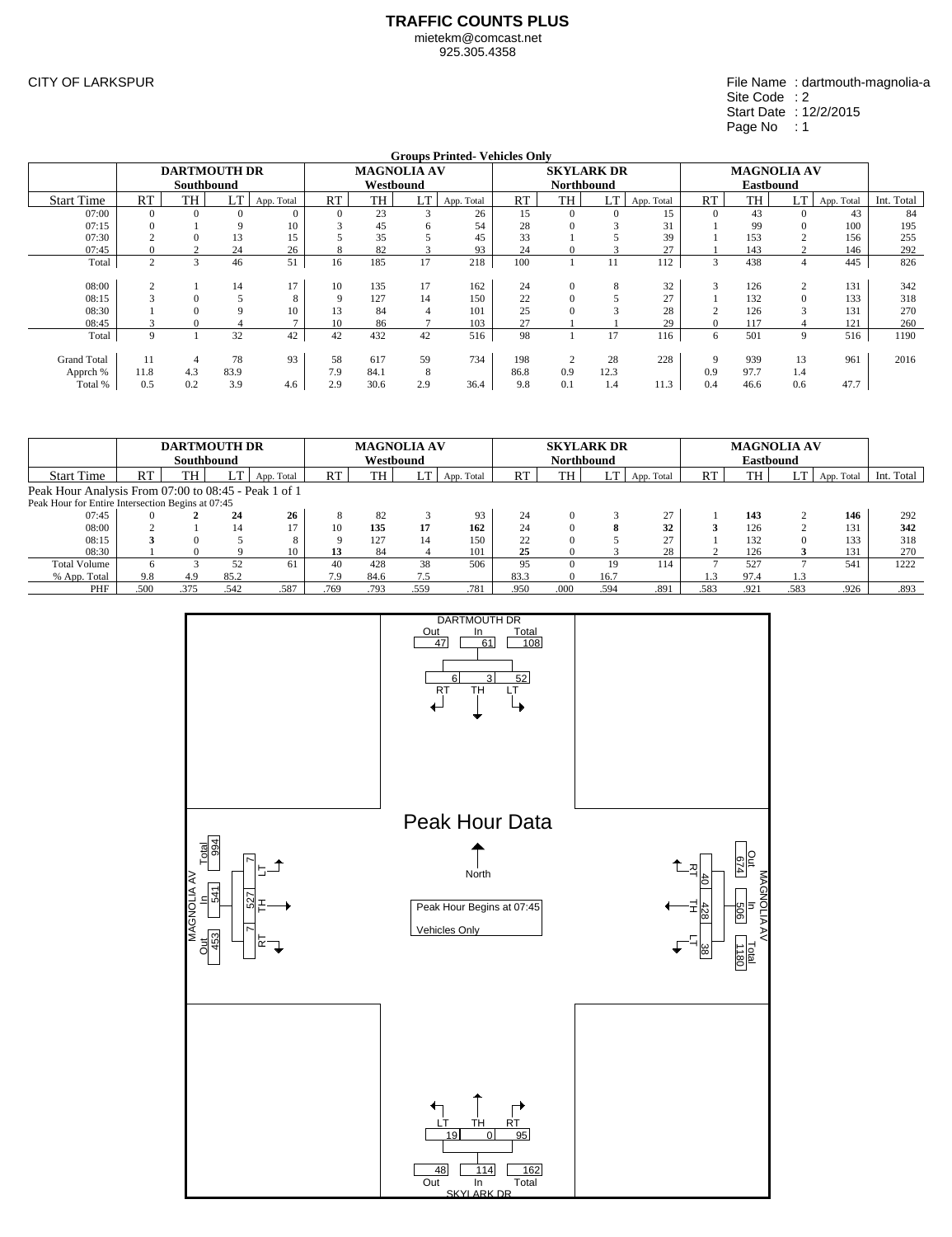925.305.4358

CITY OF LARKSPUR

File Name : dartmouth-magnolia-m Site Code : 2 Start Date : 12/2/2015 Page No : 1

|                    |           |                     |      |                    |     |      |                    |        | <b>Groups Printed-Vehicles Only</b> |      |                   |        |            |                |                    |     |            |            |
|--------------------|-----------|---------------------|------|--------------------|-----|------|--------------------|--------|-------------------------------------|------|-------------------|--------|------------|----------------|--------------------|-----|------------|------------|
|                    |           | <b>DARTMOUTH DR</b> |      |                    |     |      | <b>MAGNOLIA AV</b> |        |                                     |      | <b>SKYLARK DR</b> |        |            |                | <b>MAGNOLIA AV</b> |     |            |            |
|                    |           | Southbound          |      |                    |     |      | Westbound          |        |                                     |      | <b>Northbound</b> |        |            |                | <b>Eastbound</b>   |     |            |            |
| <b>Start Time</b>  | <b>RT</b> | TH                  | LT   | App. Total         | RT  | TH   | LT                 | U-turn | App. Total                          | RT   | <b>TH</b>         | LT     | App. Total | <b>RT</b>      | TH                 | LT  | App. Total | Int. Total |
| 14:00              |           |                     |      | 9                  | 10  | 112  | 15                 |        | 138                                 | 10   |                   |        | 12         | 2              | 99                 | 6   | 107        | 266        |
| 14:15              |           |                     |      | 8                  | 11  | 129  | 12                 |        | 152                                 | 10   |                   |        | 13         | 6              | 120                |     | 127        | 300        |
| 14:30              |           |                     | 10   | 10                 | 11  | 135  | 17                 |        | 167                                 | х    |                   |        | 10         |                | 87                 |     | 90         | 277        |
| 14:45              |           |                     |      | 10                 |     | 101  | 11                 |        | 123                                 | 18   |                   | $\sim$ | 21         | $\gamma$       | 134                |     | 137        | 291        |
| Total              |           | $\Omega$            | 32   | 37                 | 39  | 477  | 55                 | 9      | 580                                 | 46   | $\mathbf{0}$      | 10     | 56         | 12             | 440                | 9   | 461        | 1134       |
|                    |           |                     |      |                    |     |      |                    |        |                                     |      |                   |        |            |                |                    |     |            |            |
| 15:00              |           |                     | 6    |                    | 9   | 126  | 16                 | 3      | 154                                 | 13   | $\mathbf{0}$      | 5      | 18         | $\overline{2}$ | 140                |     | 143        | 322        |
| 15:15              |           |                     | 15   | 16                 | 10  | 174  | 23                 |        | 211                                 | 15   |                   |        | 16         | 11             | 128                | 0   | 139        | 382        |
| 15:30              |           |                     | 12   | 13                 |     | 165  | 21                 |        | 196                                 |      |                   |        | 16         | C.             | 104                |     | 110        | 335        |
| 15:45              |           |                     |      | $\sim$             | 5   | 150  | 16                 |        | 173                                 | 25   |                   |        | 27         | 4              | 97                 |     | 102        | 304        |
| Total              | 5         | $\Omega$            | 33   | 38                 | 31  | 615  | 76                 | 12     | 734                                 | 64   |                   | 12     | 77         | 22             | 469                | 3   | 494        | 1343       |
|                    |           |                     |      |                    |     |      |                    |        |                                     |      |                   |        |            |                |                    |     |            |            |
| <b>Grand Total</b> | 10        | $\Omega$            | 65   | 75                 | 70  | 1092 | 131                | 21     | 1314                                | 110  |                   | 22     | 133        | 34             | 909                | 12  | 955        | 2477       |
| Apprch %           | 13.3      |                     | 86.7 |                    | 5.3 | 83.1 | 10                 | 1.6    |                                     | 82.7 | 0.8               | 16.5   |            | 3.6            | 95.2               | 1.3 |            |            |
| Total %            | 0.4       |                     | 2.6  | $\sim$<br>$\Delta$ | 2.8 | 44.1 | 5.3                | 0.8    | 53                                  | 4.4  | $\mathbf{0}$      | 0.9    | 5.4        | 1.4            | 36.7               | 0.5 | 38.6       |            |

|                                                      |      | <b>DARTMOUTH DR</b><br>Southbound |              |            |      |      | <b>MAGNOLIA AV</b><br>Westbound |        |            |           | <b>SKYLARK DR</b><br><b>Northbound</b> |      |            |        | <b>MAGNOLIA AV</b><br><b>Eastbound</b> |      |            |            |
|------------------------------------------------------|------|-----------------------------------|--------------|------------|------|------|---------------------------------|--------|------------|-----------|----------------------------------------|------|------------|--------|----------------------------------------|------|------------|------------|
| <b>Start Time</b>                                    | RT   | TH                                | LT           | App. Total | RT   | TH   | LT                              | U-turn | App. Total | <b>RT</b> | TH                                     | LT   | App. Total | RT     | TH                                     | LT   | App. Total | Int. Total |
| Peak Hour Analysis From 14:00 to 15:45 - Peak 1 of 1 |      |                                   |              |            |      |      |                                 |        |            |           |                                        |      |            |        |                                        |      |            |            |
| Peak Hour for Entire Intersection Begins at 15:00    |      |                                   |              |            |      |      |                                 |        |            |           |                                        |      |            |        |                                        |      |            |            |
| 15:00                                                |      |                                   | <sub>6</sub> |            | 9    | 126  | 16                              |        | 154        | 13        | $\Omega$                               | 5    | 18         | $\sim$ | 140                                    |      | 143        | 322        |
| 15:15                                                |      |                                   | 15           | 16         | 10   | 174  | 23                              |        | 211        | 15        | $\Omega$                               |      | 16         | 11     | 128                                    |      | 139        | 382        |
| 15:30                                                |      |                                   | 12           | 13         |      | 165  | 21                              |        | 196        |           | $\Omega$                               |      | 16         |        | 104                                    |      | 110        | 335        |
| 15:45                                                |      |                                   |              |            |      | 150  | 16                              |        | 173        | 25        |                                        |      | 27         |        | 97                                     |      | 102        | 304        |
| <b>Total Volume</b>                                  |      |                                   | 33           | 38         | 31   | 615  | 76                              |        | 734        | 64        |                                        | 12   | 77         | 22     | 469                                    |      | 494        | 1343       |
| % App. Total                                         | 13.2 | $\Omega$                          | 86.8         |            | 4.2  | 83.8 | 10.4                            | 1.6    |            | 83.1      | 1.3                                    | 15.6 |            | 4.5    | 94.9                                   | 0.6  |            |            |
| PHF                                                  | .625 | .000                              | .550         | .594       | .775 | .884 | .826                            | .750   | .870       | .640      | .250                                   | .600 | .713       | .500   | .838                                   | .750 | .864       | .879       |

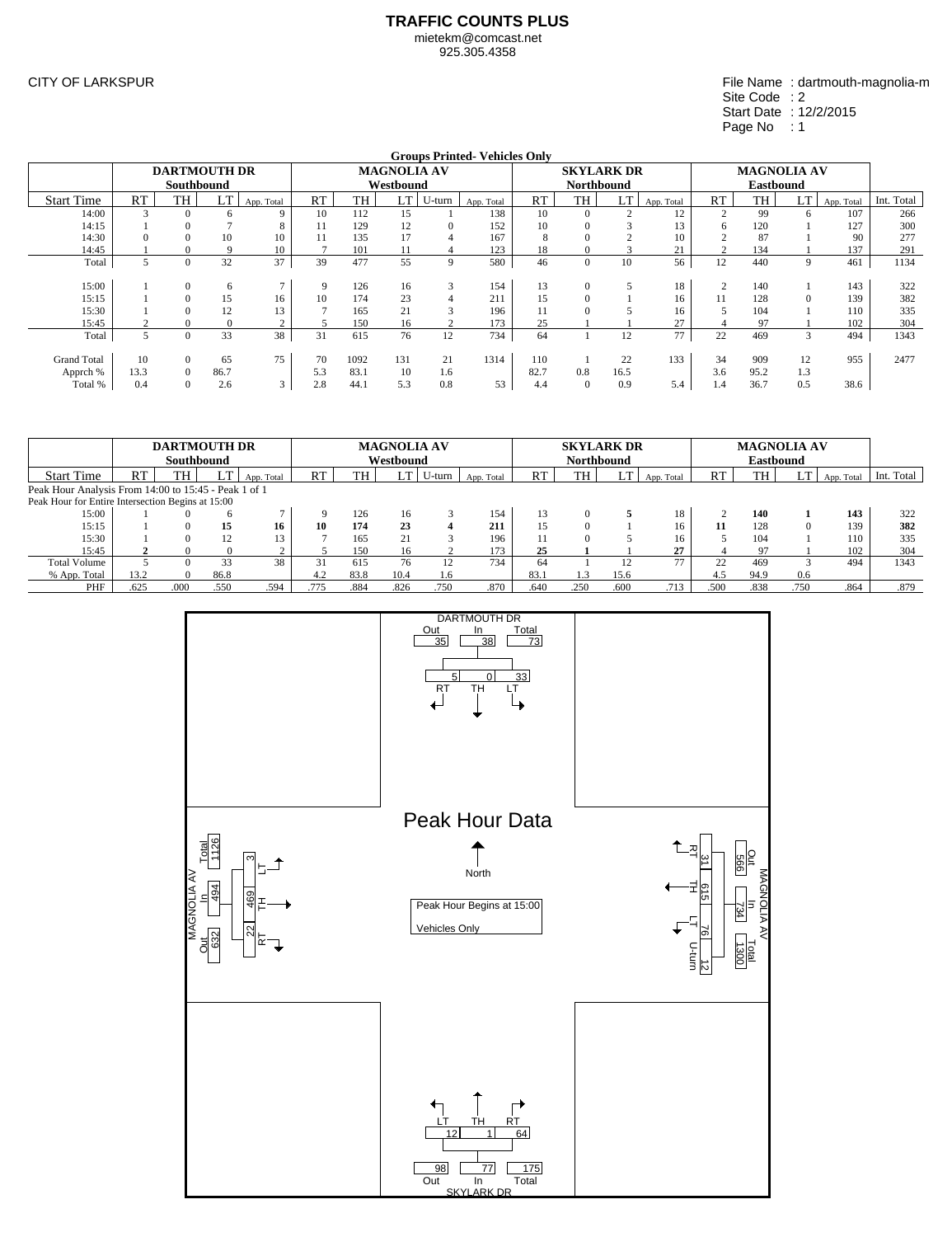925.305.4358

CITY OF LARKSPUR

File Name : dartmouth-magnolia-p Site Code : 2 Start Date : 12/2/2015 Page No : 1

|                    |        |                     |      |            |     |      |                    |        | <b>Groups Printed-Vehicles Only</b> |              |                   |          |            |     |                    |     |            |            |
|--------------------|--------|---------------------|------|------------|-----|------|--------------------|--------|-------------------------------------|--------------|-------------------|----------|------------|-----|--------------------|-----|------------|------------|
|                    |        | <b>DARTMOUTH DR</b> |      |            |     |      | <b>MAGNOLIA AV</b> |        |                                     |              | <b>SKYLARK DR</b> |          |            |     | <b>MAGNOLIA AV</b> |     |            |            |
|                    |        | Southbound          |      |            |     |      | Westbound          |        |                                     |              | <b>Northbound</b> |          |            |     | <b>Eastbound</b>   |     |            |            |
| <b>Start Time</b>  | RT     | TH                  | LT   | App. Total | RT  | TH   | LT                 | U-turn | App. Total                          | RT           | <b>TH</b>         | LT       | App. Total | RT  | TH                 | LT  | App. Total | Int. Total |
| 16:00              |        |                     | 6    | 8          | 12  | 117  | 15                 |        | 144                                 | 9            | $\Omega$          |          | 14         | 5   | 89                 |     | 96         | 262        |
| 16:15              |        |                     |      | 15         | 10  | 140  | 17                 |        | 168                                 |              |                   |          |            | h   | 84                 |     | 93         | 281        |
| 16:30              |        |                     | 10   | 16         | 10  | 160  | 13                 |        | 183                                 | 14           |                   |          | 18         |     | 95                 |     | 104        | 321        |
| 16:45              |        |                     |      | 12         | 10  | 172  | 27                 |        | 213                                 | 10           |                   |          | 12         | 3   | 95                 | 0   | 98         | 335        |
| Total              | 14     |                     | 36   | 51         | 42  | 589  | 72                 | 5      | 708                                 | 37           |                   | 11       | 49         | 18  | 363                | 10  | 391        | 1199       |
|                    |        |                     |      |            |     |      |                    |        |                                     |              |                   |          |            |     |                    |     |            |            |
| 17:00              | $\sim$ |                     | 10   | 14         | 14  | 181  | 30                 |        | 226                                 | 19           | $\mathbf{0}$      | 3        | 22         | 4   | 108                |     | 113        | 375        |
| 17:15              |        |                     |      |            | 9   | 177  | 25                 |        | 212                                 | 13           | $\Omega$          | $\sim$   | 15         |     | 109                |     | 112        | 346        |
| 17:30              |        |                     | 6    |            | 15  | 169  | 21                 |        | 207                                 |              | $\Omega$          | $\Omega$ |            |     | 109                |     | 119        | 340        |
| 17:45              |        |                     | 13   | 15         | 17  | 168  | 39                 |        | 226                                 | <sub>(</sub> | 0                 |          |            |     | 69                 |     | 77         | 325        |
| Total              | 10     |                     | 32   | 43         | 55  | 695  | 115                | 6      | 871                                 | 45           | $\mathbf{0}$      | 6        | 51         | 14  | 395                | 12  | 421        | 1386       |
|                    |        |                     |      |            |     |      |                    |        |                                     |              |                   |          |            |     |                    |     |            |            |
| <b>Grand Total</b> | 24     |                     | 68   | 94         | 97  | 1284 | 187                | 11     | 1579                                | 82           |                   | 17       | 100        | 32  | 758                | 22  | 812        | 2585       |
| Apprch %           | 25.5   | 2.1                 | 72.3 |            | 6.1 | 81.3 | 11.8               | 0.7    |                                     | 82           |                   | 17       |            | 3.9 | 93.3               | 2.7 |            |            |
| Total %            | 0.9    | 0.1                 | 2.6  | 3.6        | 3.8 | 49.7 | 7.2                | 0.4    | 61.1                                | 3.2          | $\mathbf{0}$      | 0.7      | 3.9        | 1.2 | 29.3               | 0.9 | 31.4       |            |

|                                                      |      | Southbound | <b>DARTMOUTH DR</b> |            |          |      | <b>MAGNOLIA AV</b><br>Westbound |        |            |           | <b>SKYLARK DR</b><br><b>Northbound</b> |        |            |      | <b>MAGNOLIA AV</b><br><b>Eastbound</b> |      |            |            |
|------------------------------------------------------|------|------------|---------------------|------------|----------|------|---------------------------------|--------|------------|-----------|----------------------------------------|--------|------------|------|----------------------------------------|------|------------|------------|
| <b>Start Time</b>                                    | RT   | TH         | LT                  | App. Total | RT       | TH   | LT                              | U-turn | App. Total | <b>RT</b> | TH                                     |        | App. Total | RT   | TH                                     | LT   | App. Total | Int. Total |
| Peak Hour Analysis From 16:00 to 17:45 - Peak 1 of 1 |      |            |                     |            |          |      |                                 |        |            |           |                                        |        |            |      |                                        |      |            |            |
| Peak Hour for Entire Intersection Begins at 16:45    |      |            |                     |            |          |      |                                 |        |            |           |                                        |        |            |      |                                        |      |            |            |
| 16:45                                                |      |            | 11                  | 12         | 10       | 172  | 27                              |        | 213        | 10        |                                        |        | 12         |      | 95                                     |      | 98         | 335        |
| 17:00                                                |      |            | 10                  | 14         | 14       | 181  | 30                              |        | 226        | 19        | $\Omega$                               |        | 22         |      | 108                                    |      | 113        | 375        |
| 17:15                                                |      |            |                     |            | $\Omega$ | 177  | 25                              |        | 212        | 13        | $\Omega$                               | $\sim$ | 15         |      | 109                                    |      | 112        | 346        |
| 17:30                                                |      |            |                     |            | 15       | 169  | 21                              |        | 207        |           |                                        | -0     |            |      | 109                                    |      | 119        | 340        |
| <b>Total Volume</b>                                  |      |            | 30                  | 40         | 48       | 699  | 103                             | 8      | 858        | 49        |                                        | 6      | 56         | 13   | 421                                    |      | 442        | 1396       |
| % App. Total                                         | 22.5 | 2.5        | 75                  |            | 5.6      | 81.5 |                                 | 0.9    |            | 87.5      | 1.8                                    | 10.7   |            | 2.9  | 95.2                                   | 1.8  |            |            |
| PHF                                                  | .563 | .250       | .682                | .714       | .800     | .965 | .858                            | .500   | .949       | .645      | .250                                   | .500   | .636       | .650 | .966                                   | .400 | .929       | .931       |